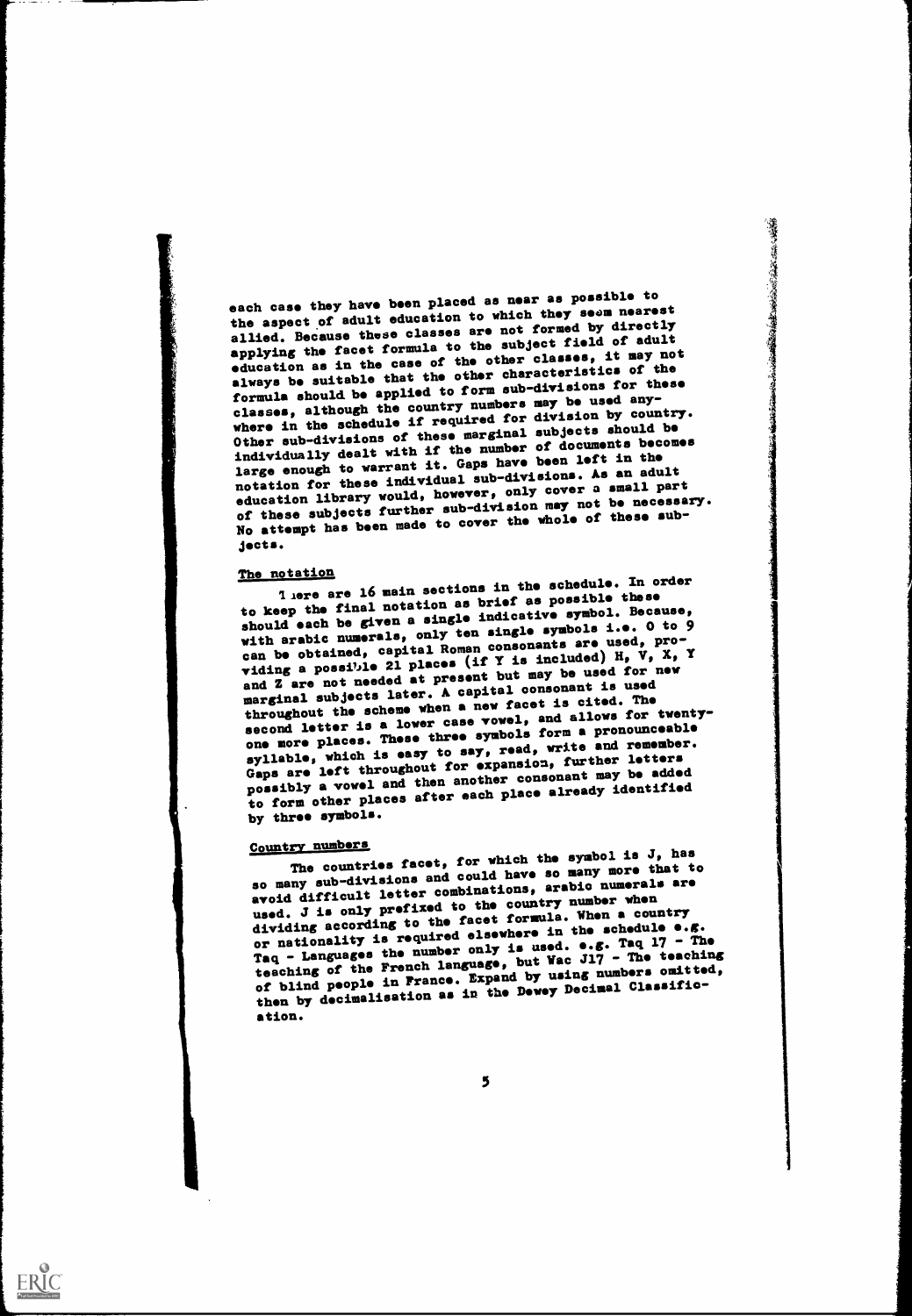ACOO 2691

M

2<br>Z

 $\mathbf{\Omega}$ 

 $\begin{bmatrix} 1 \\ 2 \\ 3 \end{bmatrix}$ 

ERIC

# University of London INSTITUTE OF EDUCATION



# Education Libraries Bulletin

# SUPPLEMENT TWELVE

# A Classification Scheme for Adult Education

U.S. DEPARTMENT OF HEALTH, EDUCATION & WELFARE OFFICE OF EDUCATION

THIS DOCUMENT HAS BEEN REPRODUCED EXACTLY AS RECEIVED FROM THE PERSON OR ORGANIZATION ORIGINATING IT. POINTS OF VIEW OR OPINIONS STATED DO NOT NECESSARILY REPRESENT OFFICIAL OFFICE OF EDUCATION POSITION OR POLICY.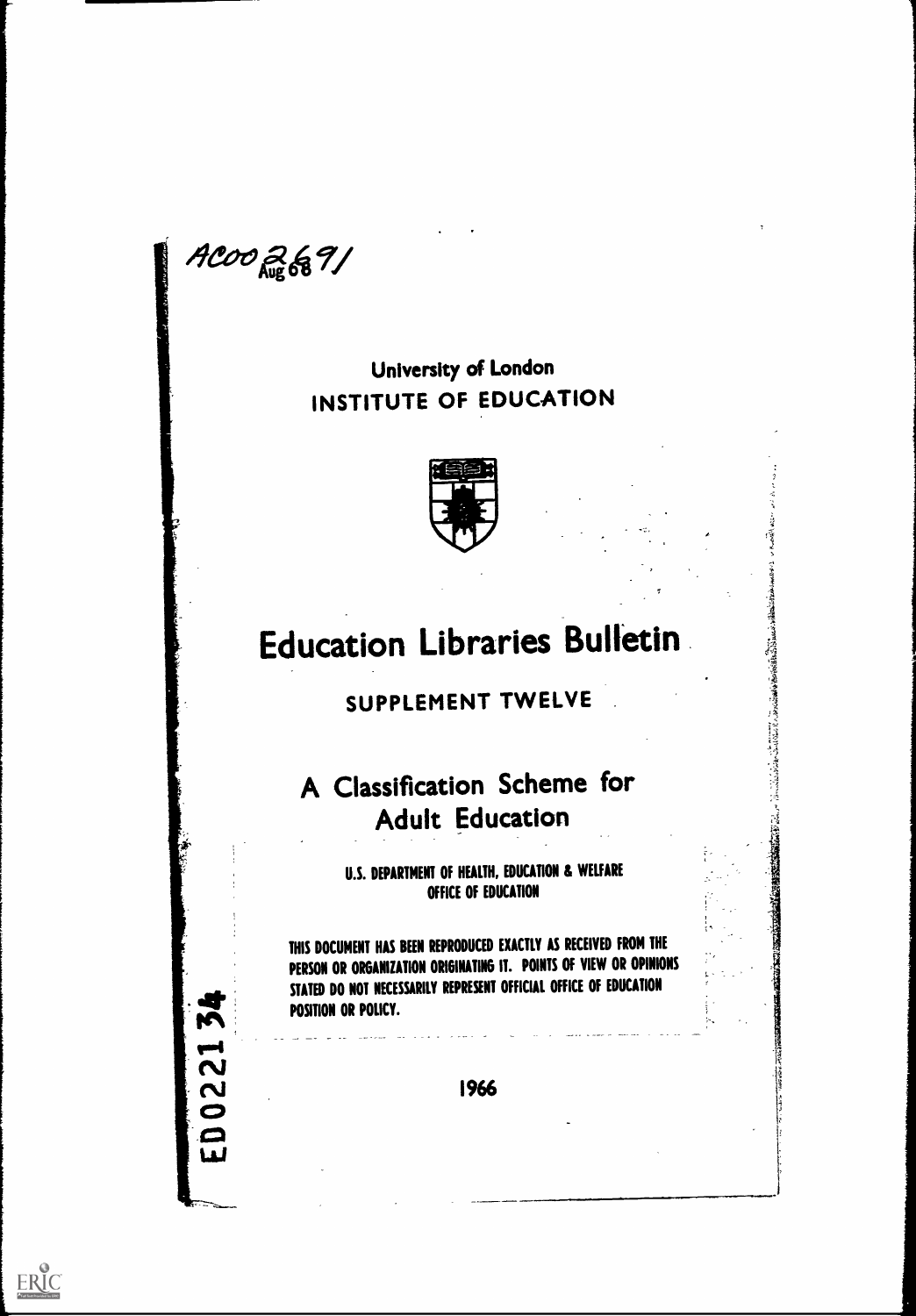#### A CLASSIFICATION SCHEME FOR

#### ADULT EDUCATION

Introduction and schedules

compiled by

Monica A. Greaves

National Institute of Adult Education, 35, Queen Anne Stret, London, V.1.

Nevember, 1962

Reprinted with minor emendments 1966 (5s.od.)

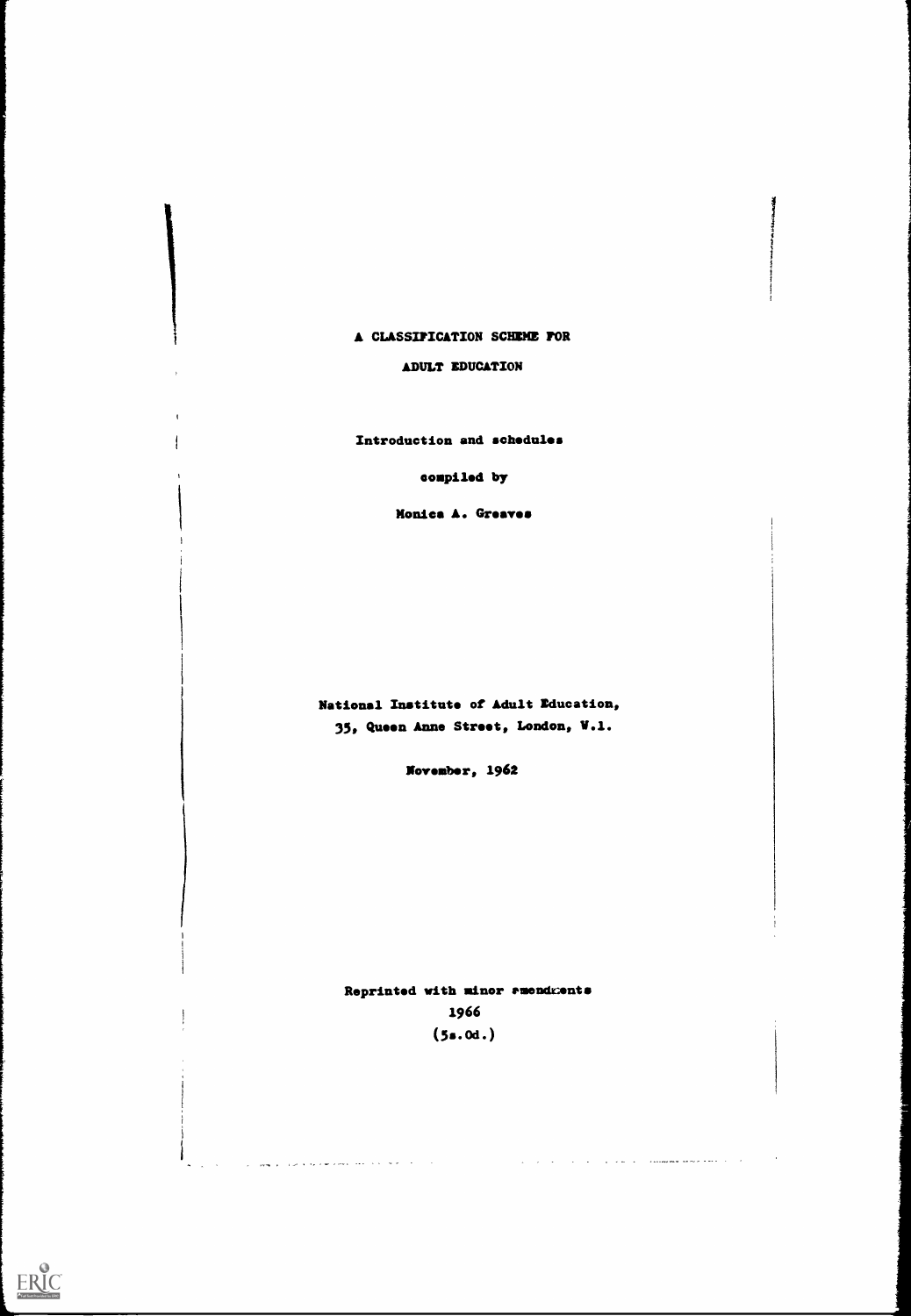## PREFACE TO THE 1966 REPRINT

大学 大学 医子宫

This classification scheme was prepared by Miss Monica Greaves, B.A., F.L.A., whilst working as Librarian at the National Institute of Adult Education. The Iastitute is gratified by the interest it has aroused and is glad to know that it is found of sufficient value to merit production in a more attractive form.

> E.M. AUTCHINSON Secretary, National Institute of Adult Education

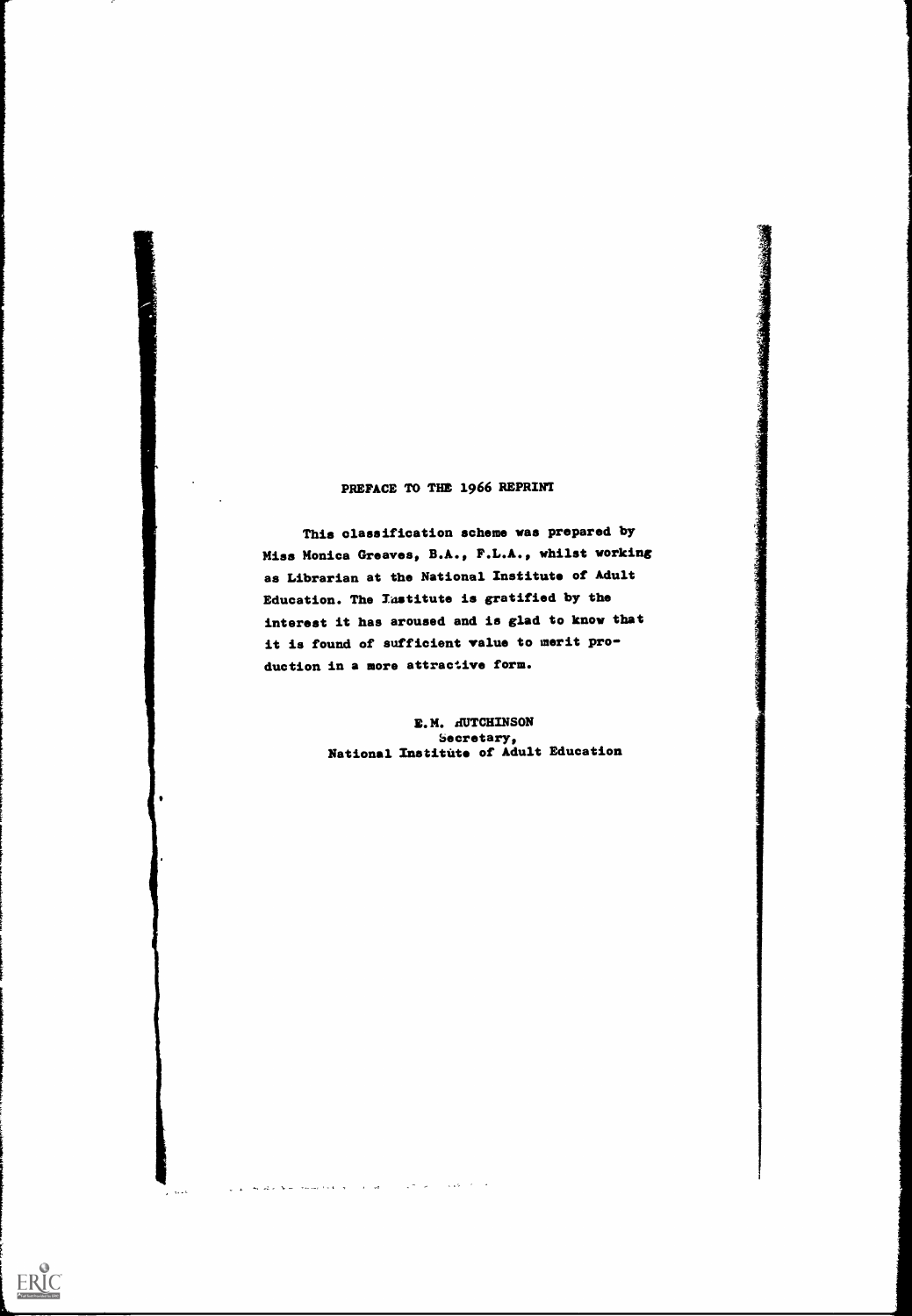### A CLASSIFICATION SCHEME FOR ADULT EDUCATION

#### Purpose

ERIC

This scheme is primarily designed to provide an expandable arrangement for the present and future stock of the library of the National Institute of Adult Education. Some recent developments in library classification have been taken into consideration. The construction is based upon the 'facet formula' theory of S.R. Ranganathan.

It is hoped that this classification will not only place present information about adult education on a more logical basis, but will reveal more clearly, by analogy, the gaps in this field of knowledge where research should be promoted. Owing to the development of new libraries of adult education in the Commonwealth and elsewhere, this scheme is published with an explanation and short notes for its possible adaptation for other libraries.

#### The basic construction

When preparing this classification scheme, the stock of the library of the National Institute of Adult Education was surveyed. The literature shows various characteristics by which it might be divided. The five main ones are (1) the kind of person being educated i.e. educands (2) the methods or problems of their education (3) the country where the work is carried out (4) the organisation doing the work (5) the form in which the information is presented.

The literature is divided using each of these characteristics in turn. After division by the first characteristic i.e. educands, such classes as adult education of blind persons, workers, women, etc are obtained, as well as one class covering adult education of undifferentiated persons. The total classes produced by division by a single characteristic is called a 'facet'. If the division is by the characteristic of educands, the facet might be called 'oducands facet'. An individual class produced as a result of this division is called a 'focus'. The formula educand  $f$  method  $f$  country  $f$  organisation  $f$ form is known as a 'facet formula'.

## How the order of application of the characteristics is obtained,

The order of application of the characteristics of division has been carefully considered. It has been decided that all information about work with special classes of people should come together regardless of the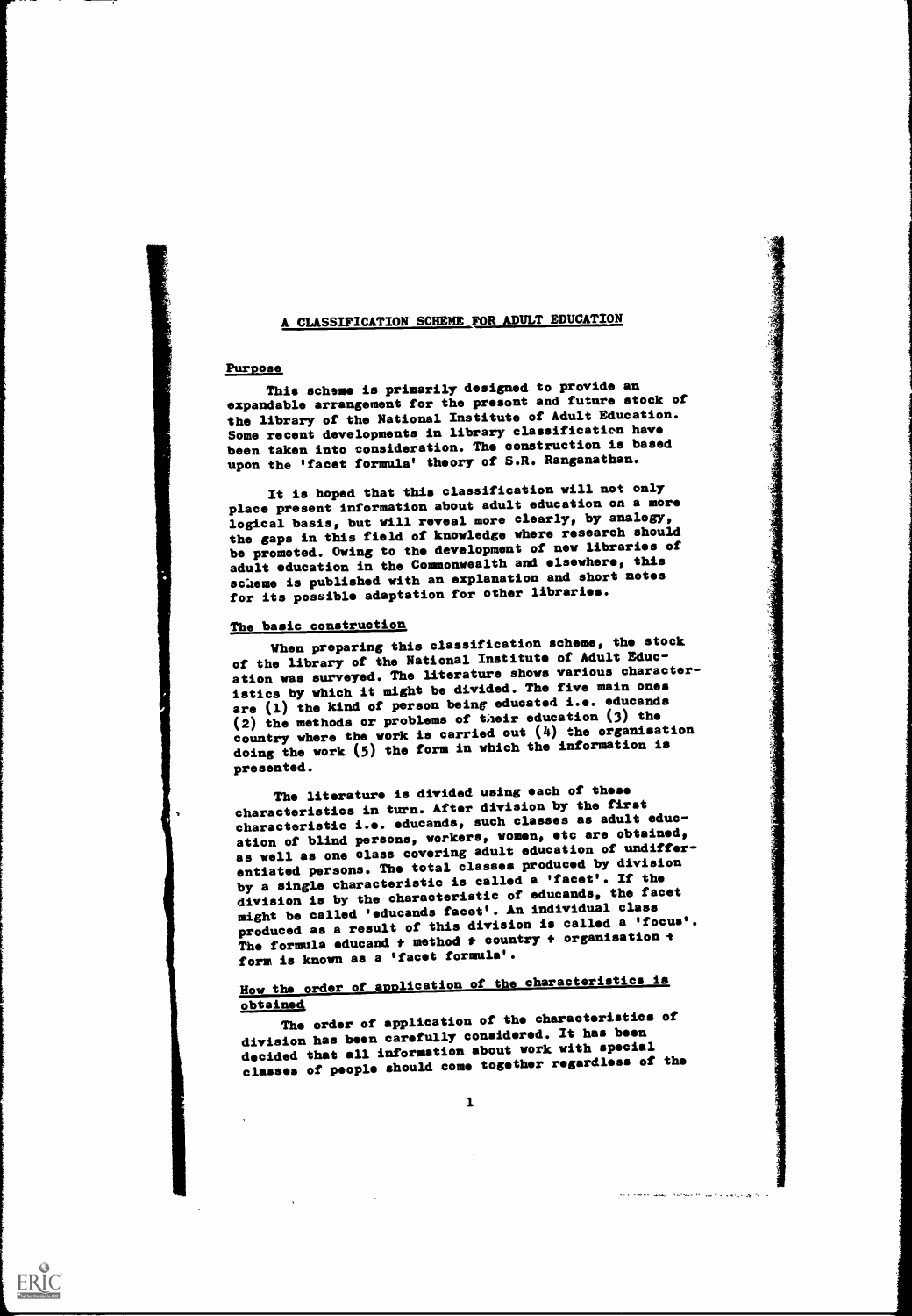teaching methods employed, the country where the work is carried out, the organisation doing it or the form of presentation of the information. The 'educand' facet (W) is therefore the primary facet. The second facet in order of importance is the 'method facet', which in this case includes mass media, learning situations and teaching aids  $(K$  to  $T)$ . Works about each particular medium or method must be brought together. Country and form of presentation are only of possible secondary importance, e.g. Role-playing might be used in Great Britain or the USA but it would be role-playing the reader would be primarily interested in, the country might net oven be considered. Bibliographies, indexes etc. exclusively referring to radio or theatre would be required with works on these subjects rather than with other bibliographies or indexes on other subjects.

#### Problem of the wide variety of work and organisation of pdult education in different countries

There now remain a number of works descriptive of the history of adult education and the present work in various countries by various organisations. The field covered is not only that of adult education but also of education in general, sociology and community development, nor can these subjects be separated easily. They overlap with adult education and with each otbcc. The separating factor is rather the various societies aid their environment i.e. the country. Branches of social and educational work are more dependent for their organisation and development upon similar aspects of the work in the same country than the same branch of the work (supposing that it exists) in other countries. e.g. In some countries adult education and community development are part of the same movement. In Southern Italy they are combined in the work of UNLA, and are more closely related than community development in Italy is related to community development in Great Britain for instance. It thus may be seen that owing to the variety of institutions, organisations, history and stages of development of adult education in different countries and also its links with social and other work in the same country, division must, next, be primarily by country and afterwards by type of work or organisation. This has been carried out in classes, D, F, G and J.

#### Differential facets

 $ERIC$ 

Although classes D, F and G may be used for comparative studies they are, at present, mostly used for subdivision under country numbers after J. In the present version they are biased towards British education and are used in the Institute library mainly for sub-division under J2. An attempt has been made to list, or leave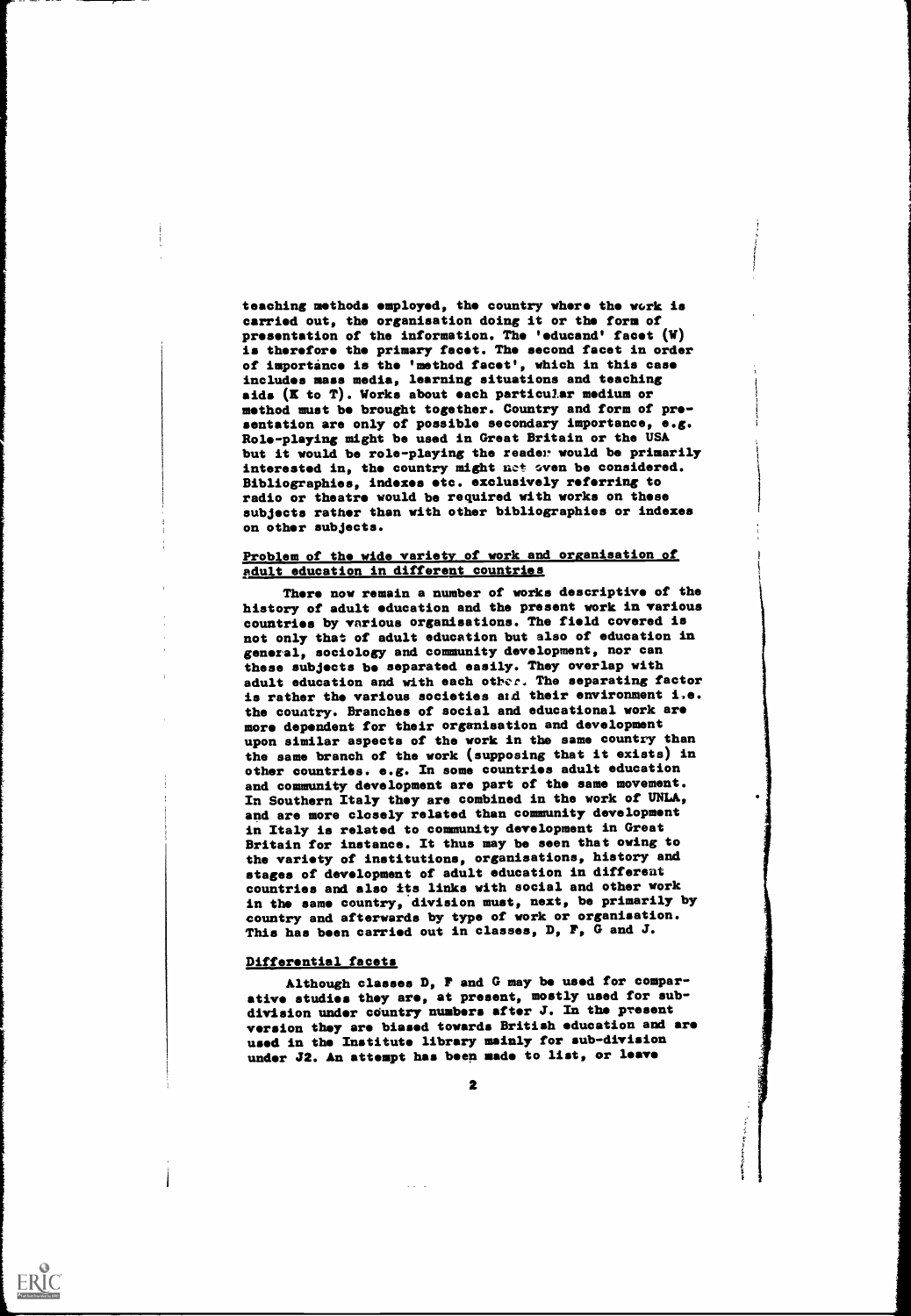provision for, all sub-divisions that may be needed for any country whether they are sub-divisions common to most countries, (which may alone be used for comparative studies e.g. Faf - Universities,) or those peculiar to certain countries e.g. Fib - Mechanics Institutes and Fil - Public Schools. (It should be noted that these will only be used for sub-division under the country to which they apply, and would not in any case come together as they appear in the schedule. The country division J will come first with the country number and these will be used as sub-divisions afterwards) e.g. J2 - Mechanics Institutes in Great Britain. J60 Fil - Public Schools in the USA.

清理特点

The list of sub-divisions in D, F and G may be expanded to cover any aspect required for anywhere in the world. If, however, the list becomes too long and unmanageable it may be better to form a series of 'differential facets' i.e. a set of sub-divisions each suited to a different country. The same notation could be used in Jach case but the sub-divisions for each country would not be confused as they would always be preceded by J and the country number. Division by country first, and then by 'differential facets' is possibly part of the solution to the classification of the work of adult education in various countries.

#### Terminology

ERIC

Connected with this latter problem of classification is that of terminology. Various kinds of institutions which are often the same in many ways (rarely are they exactly the same), in different countries are denoted by quite different terms, which do not indicate any similarity at all. Conversely many institutions denoted by the same term are widely different. e.g. Evening Institutes in Great Britain and Public Schools in America ars, as far as financial support is concerned, administered in much the same way, partly by Local Authorities and partly by the State. Evening Colleges on the other hand are part of the extra-mural work of Universities in the USA and it is mis-leading to confuse them with Evening Institutes in Great Britain. Students will not be able to see any connections between similar institutions in various countries if they have different names as the literature on these will be separated by country in the classification scheme. Therefore the catalogue must be used to show these connections. Such entries as the following might be inserted.

Evening Institutes. Great Britain see also Public Schools. USA.

Schools. USA.<br>Evening Colleges. USA. <u>see also</u> Tutorial Classes. Great Britain.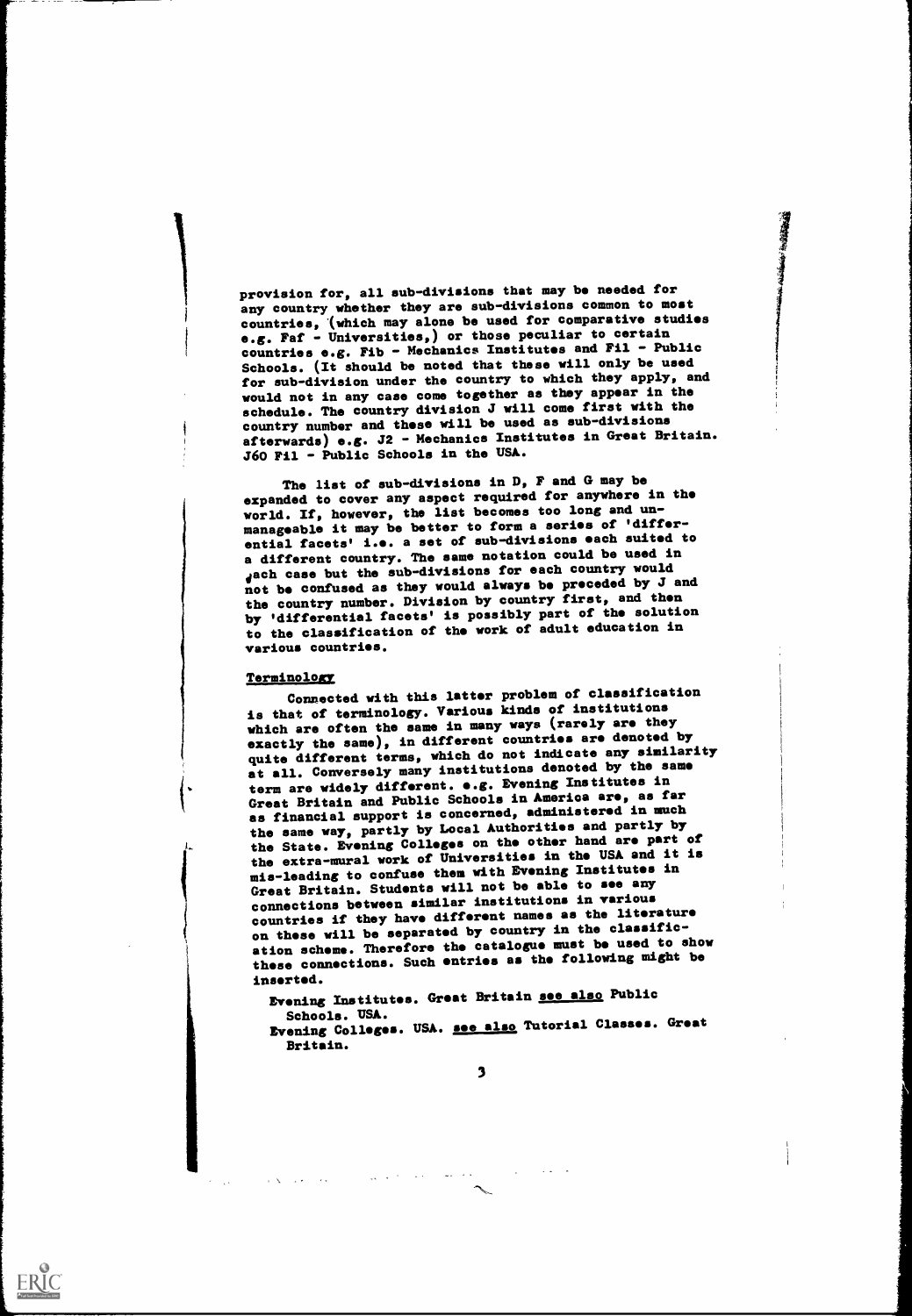#### Difficulties in placing particular aspects

Because of the complexity of the history of adult education, several areas of knowledge were difficult to place. A particular example is the history of Mechanics' Institutes and Polytechnics. Although at first this appears to be part of the history of the working class and technical education it may be found on closer examination that these institutions were rather the forerunners of the modern Evening Institute and they have been placed as such. To cover any doubt a 'see also' reference should be made in the catalogue from Workers' Education and Technical Education to the names of these institutions.

#### Reference and theoretical works

Books on theory and philosophy of the whole subject form another group Be to Bem. Bibliographies, indexes and periodical lists etc., also covering the whole subject will be placed B to Bag. Periodicals, although often filed separately on the shelves may be classified with the subjects they cover in bibliographies or catalogues and subdivided Bac.

#### Principle of inversion

In the schedule the sequence of the facets is in reverse order from that of the formula. This is known as the 'principle of inversion' the purpose of which is to place general items before more specialised items in the final arrangement. The order of application of the cheracteristics is not however reversed.

#### Marginal subJects

ERIC

The marginal rubjects such as sociology, community development, psychulogy, technical and vocational education and the mass media cannot strictly be termed branches of adult education. In some cases these subjedts are discussed in relation to adult education (phase relation) .g. psydhology for adult educationists (bias phase); or influence of television upon adult education (influence phase). In other cases these marginal items are general treatises on the particular subjects which will be of interest to and will be required by those who study adult ducation. Instead of being placed in separate sections of their own as would happen if a general scheme ware used for this apecial libra y, they have been fitted in as an integral part of this acheme. Paychology has become one of the foci of the methods facet; sociology and community development have been considered as spacial branches of work in various countries, and technical and vocational education have been inserted as part of the education of the young worker, in the educands facet. In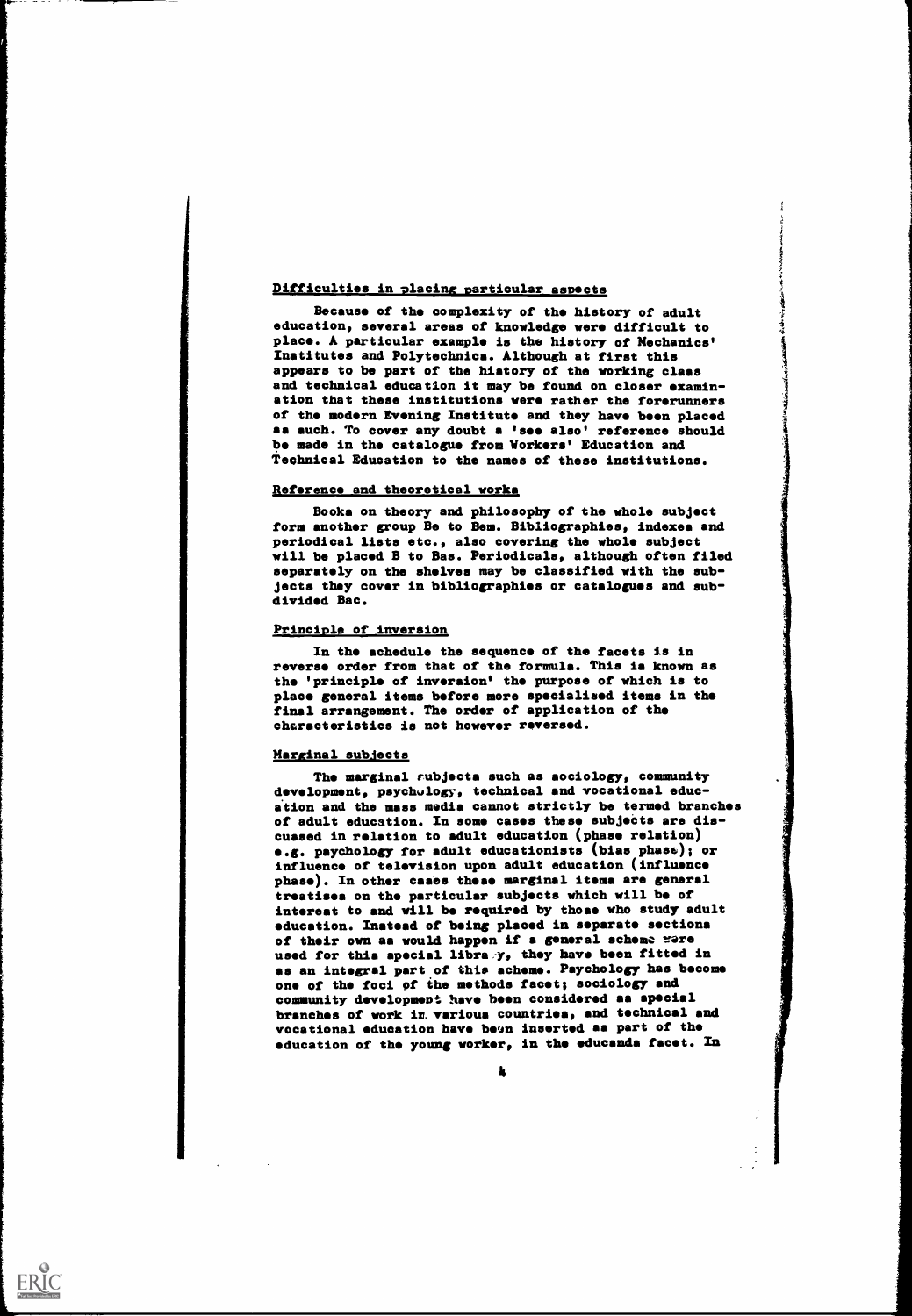each case they have been placed as near as possible to the aspect of adult education to which they seem nearest allied. Because these classes are not formed by directly applying the facet formula to the subject field of adult education as in the case of the other classes, it may not always be suitable that the other characteristics of the formula should be applied to form sub-divisions for these classes, although the country numbers may be used anywhere in the schedule if required for division by country. Other sub-divisions of these marginal subjects should be individually dealt with if the number of documents becomes large enough to warrant it. Gaps have been left in the notation for these individual sub-divisions. As an adult education library would, however, only cover a small part of these subjects further sub-division may not be necessary. No attempt has been made to cover the whole of these subjects.

The notation<br>
let are 16 main sections in the schedule. In order<br>
let are in the sections in the schedule these to keep the final notation as brief as possible these should each be given a single indicative symbol. Because, with arabic numerals, only ten single symbols i.e. O to 9 can be obtained, capital Roman consonants are used, providing a possible 21 places (if Y is included) H,  $V$ , X, Y and Z are not needed at present but may be used for new marginal subjects later. A capital consonant is used throughout the scheme when a new facet is cited. The second letter is a lower case vowel, and allows for twentyone more places. These three symbols form a pronounceable syllable, which is easy to say, read, write and remember. Gaps are left throughout for expansion, further letters possibly a vowel and then another consonant may be added to form other places after each place already identified by three symbols.

Country numbers<br>The countries facet, for which the symbol is J, has<br>countries facet, for which the so many more that to so many sub-divisions and could have so many more that to avoid difficult letter combinations, arabic numerals are used. J is only prefixed to the country number when dividing according to the facet formula. When a country or nationality is required elsewhere in the schedule e.g. Taq - Languages the number only is used. e.g. Taq  $17$  - The teaching of the French language, but Wac J17 - The teaching of blind people in France. Expand by using numbers omitted, then by decimalisation as in the Dewey Decimal Classification.

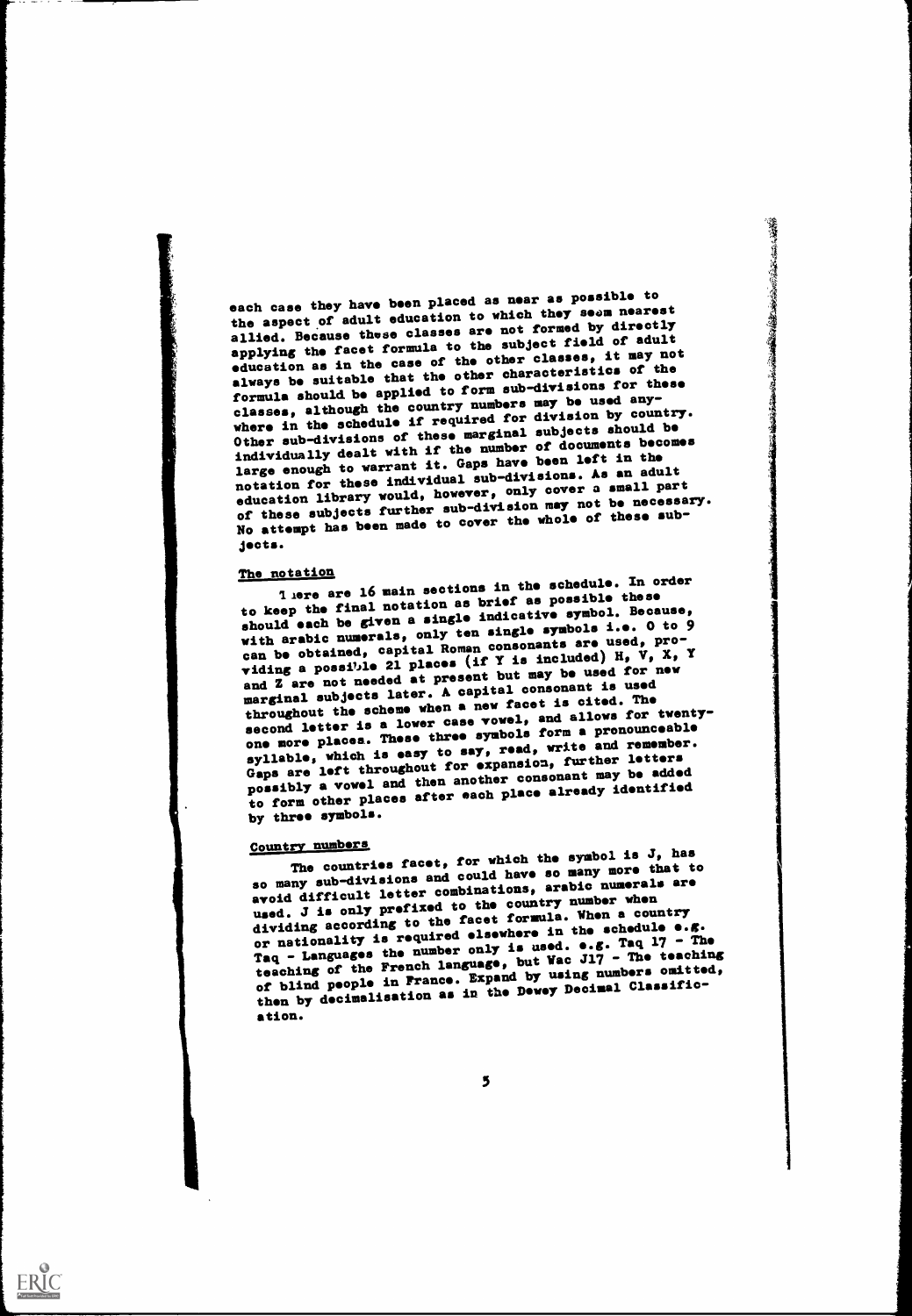### How to classify with the scheme

If the item for classification reflects only tho educand facet e.g. adult education for women, it is placed in the W class (at Wup). If a subject reflects only the methods facet e.g. a learning situation such as educational travel, it would be classified at Ro. These are simple subjects. A subject which reflects two or more facets is called a compound subject e.g. Educational travel for young people Wo Ro. The characteristics in order of the facet formula are applied to this subject. It reflects the primary (i.e. educands facet). It is therefore in main class W and sub-divided by R. Any subject in this field may be analysed to show two, three or wore facets or phases which here have been used in the same way as facets. The facets are then cited in reverse schedule order and this forms the class number. When several works all have the same class number they may be filed in alphabetical order of author, unless otherwise stated e.g. at Do Biography where they are in alphabetical order of biographee, Do not classify by the index which is intended only as a finding guide to the schedules.

#### Subject cataloguing with this scheme

There are two methods of subject cataloguing with a faceted scheme. The first is the 'chain index' method used in a classified catalogue which is the more economical as far as the number of entries is concerned. The catalogue would consist of three files  $(1)$  a classified file, with full entries for each item in classified order (2) an alphabetical author and title and publisher index (3) a chain index of subjects, relating to the classified file, constructed as follows:-

Each facet must be indexed, so that whatever facet of the subject the reader looks for in the file, he will ultimately find what he requires, e.g. Use of discussion in teaching small groups of women.

| Groups: Discussion: Women | Wup Sel Re     |
|---------------------------|----------------|
| Discussion: Women         | <b>Wup Sel</b> |
| <b>Women</b>              | Wup            |

1

The classified file should be adequately guided. The main class is Wup but whichever facet the reader looks up he will be led to the correct main class in the classified file, followed by the sub-divisions of that class. No further index entries would be needed for other items in the same classes covered by these index entries.



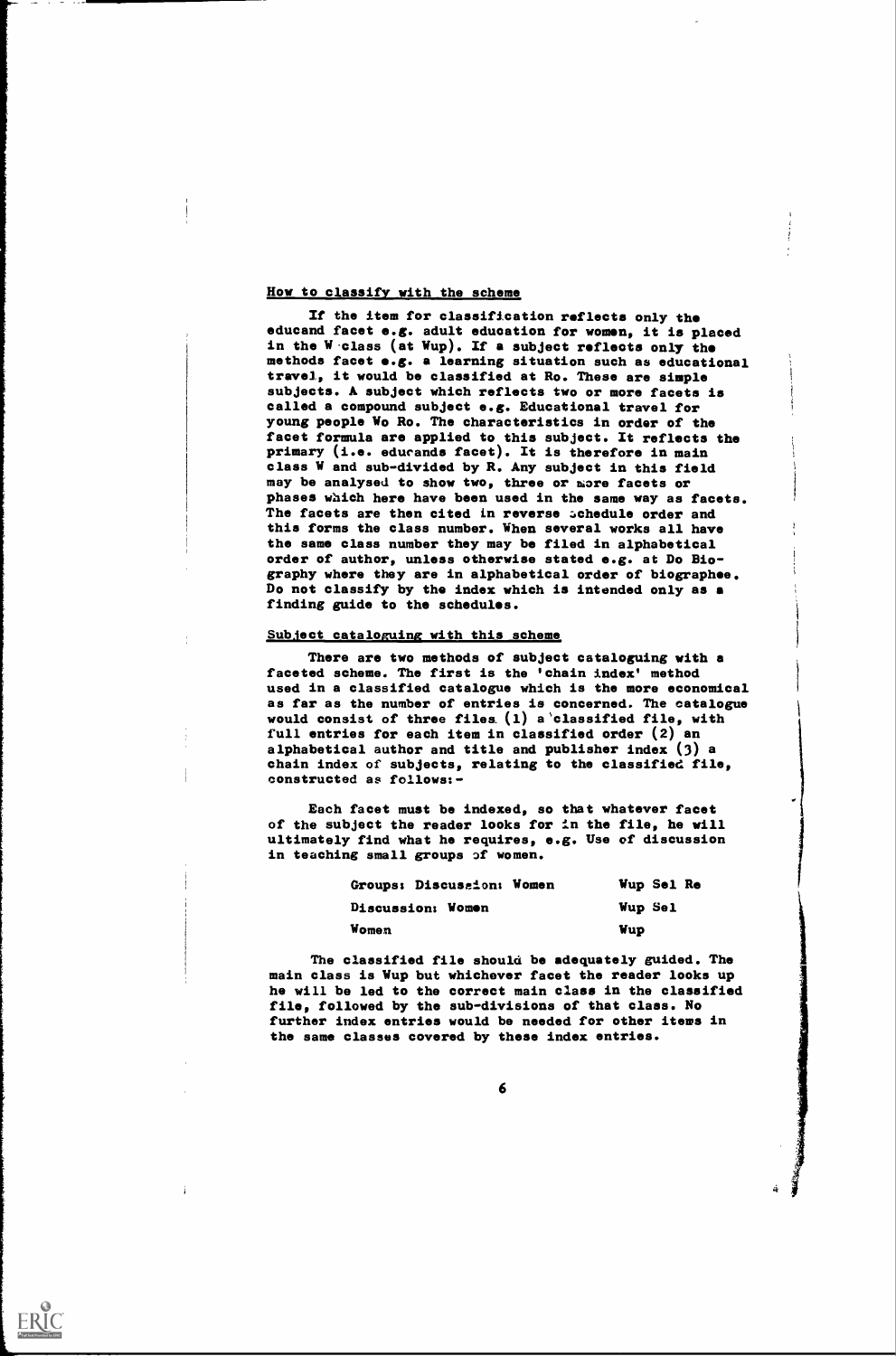The second method, which may be more conveniently used in a card catalogue, requires subject entry for each item under each subject heading, but ultimately saves the time of the reader, as a ready-made bibliography on cards may be found under each facet. A full catalogue ntry is made out and this is duplicated the required number of times. (unit card method) The various headings required are typed on the top of each 'uni<sup>4</sup>,' card. A subject heading is made for each facet by rotating the terms so that each comes to the front in turn:

| Groups: Discussion: Women | <b>Wup Sel Re</b> |
|---------------------------|-------------------|
| Discussion; Women: Groups | <b>Wup Sel Re</b> |
| Women: Groups; Discussion | <b>Wup Sel Re</b> |

These subject entries may then be filed in with author, title and publisher entries forming a distionary catalogue.

See zlso notes under 'Terminology'.

## Adaptation of the scheme for other adult education libraries

1. The order of the characteristics of division is suited primarily to the library of the National Institute of Adult Education. If the requirements of the collection are slightly different the order of the facets in the formula may be changed. This would alter the order of the main classes, but, in fact, would only necessitate the changing of the initial consonants of the class marks of the schedule.

2. The order of the foci in each facet i.e. 'order in array' might be altered in certain places if necessary. (See also note on 'differential facets') In the present version it is in 'favoured category' order.

3. The country numbers are in an order which is suited to a British library but the countries may be relisted and renumbered accordingly if the scheme were to be used in an overseas library.

4. The notation is only a mechanical device for keeping the classes in order, should Roman letters be unsuitable for any reason, another notation may be applied to the same arrangement.

3. Marginal subjects may be omitted altogether if this scheme is used for part of a library of wider scope. e.g. a library of education.

ERIC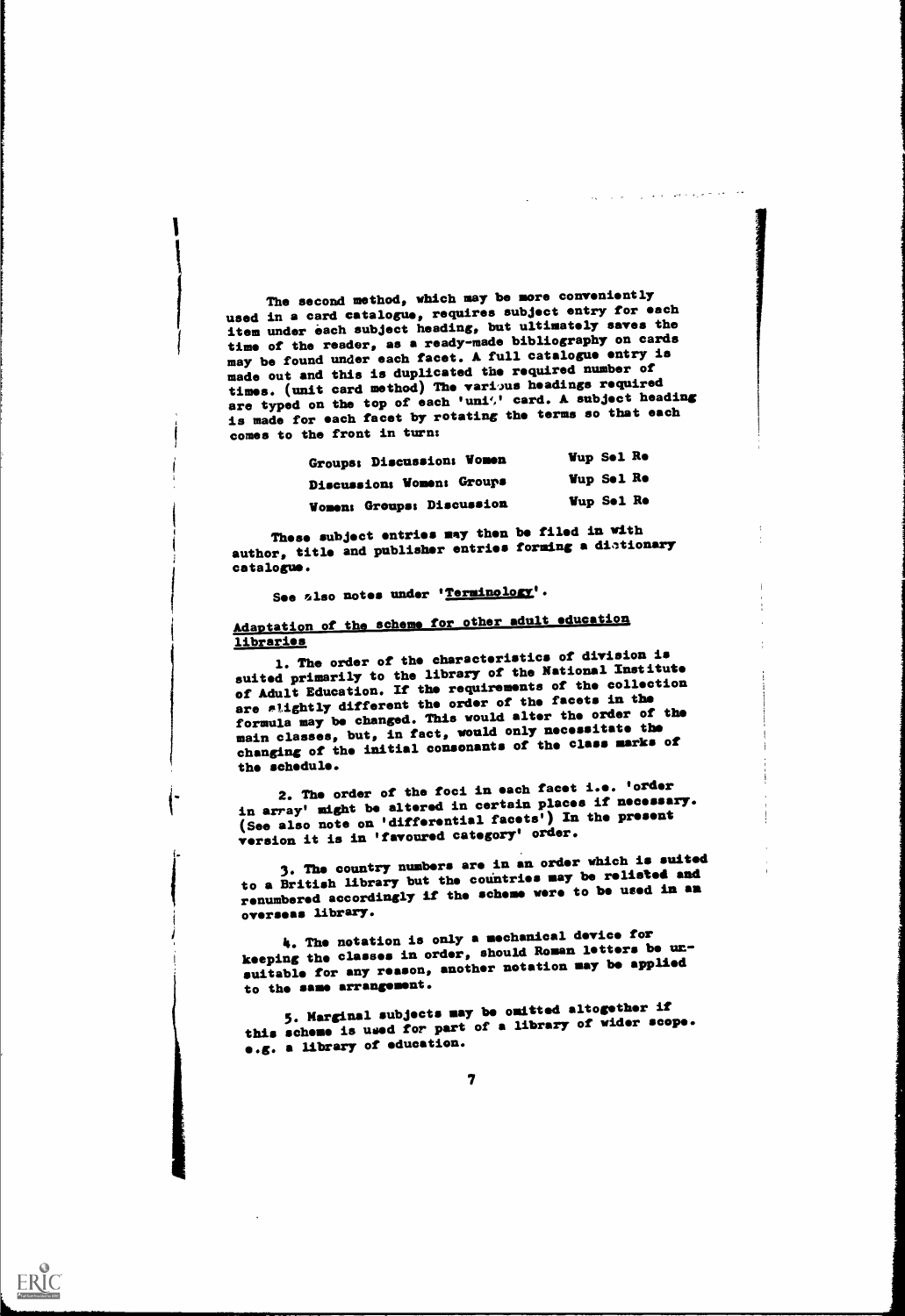#### Conclusion,

This scheme may be regarded as experimental. It has been used in the Institute library and the following facts have emerged in the course of the work:-

1. The characteristics of division are almost certainly the essential ones.

2. Their order of application might be debatable but the use of the country as the first characteristic by which to divide the historical and descriptive works is 'unavoidable if any clear classification is to be made at ail. Previous attempts to divide by the organisation first have resulted in confusion. (sae also above 'differential facets').

3. There are possibly many alternative locations for the marginal subjects although only one has been given in this scheme.

4. As it is helpful to the reader and suitable for future development a clear general pattern in the scheme is more important than a 'place for everything'. Most of the headings given in the scheme, however, need to be used and may later need further sub-division. Many iteme would be lost if placed in broader groups.

3. Most works tend to be general in coverage, or descriptive of institutions. Many are single faceted. There is a considerable lack of writings on specific aspects except for a few good works from Canada and the USA. This statement applies to the stock of Library of the National Institute. Classes P, Q, and S might be rearranged and developed by experiments in a library which holds more of these works.

#### Further reading

Mills, J. A. Modern Outline of Library Classification. London, Chapman& Hell, 1960, 196pp.

Foskett, D.J. The London Education Classification. Education Libraries Bulletin. No. 14, Summer 1962. pp.6-7.

### Brief examples showing the use of the scheme

#### REFERENCE YORKS

 $ERIC$ </u>

Mezirow, J.D. and.Berry, D. The literature of liberal adult education.<br>-1957. Librarians on Institutes of Education British education index. 1961 Baf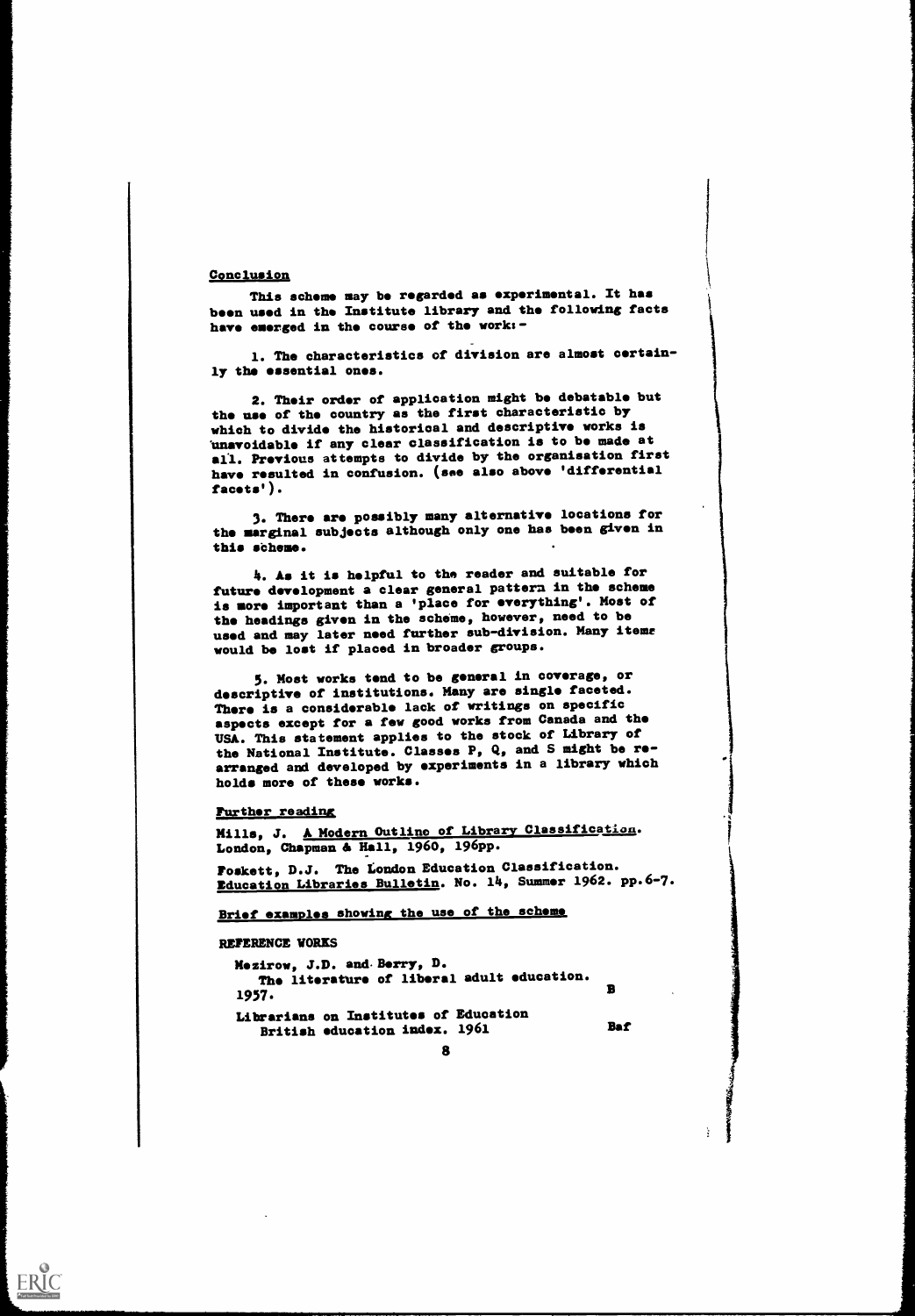```
PHILOSOPHICAL WORKS
  Lindeman, E.C.<br>The meaning of adult education. 1961 Be
  Ranganathan, S.R.
     Education for leisure. 1954 https://www.mathematics.com/helphones.com/helphones.
INTERNATIONAL ASPECTS AND COMPARATIVE STUDIES
  World Conference on Adult Education
     Proceedings. 1929
                                                  C Bas
  International directory of adult ducation.
     UNESCO. 1952
                                                  Dik
   Peers, R.<br>Adult education, a comparative study.
   1938
                                                   Dil
 HISTORY, DESCRIPTION OF ADULT EDUCATIONAL WORK ETC.
IN VARIOUS COUNTRIES
   Wells, M.M. and Taylor, P.
      11s, M.M. and Isylor, \cdot<br>The new law of education. 195<sup>4</sup> J2 Dad
   National Institute of Adult Education
      Adult education in 1962.<br>
12 Dik
   Kelly, T.
Outside the walls, sixty years of university
   outside the walls, dime, y = 0.5 J2 Fag<br>extension in Manchester. 1950
   Edwards, H.J.
       The evening institute. 1961
    Lyche, J.
Adult ducation in Norway. 1957
   Petersen, R. and Petersen, W.
      University adult education. (USA) 1960
                                                    J2 Fig
                                                    J5 Dil
                                                    J60 Fag
. CULTURE AND THE MASS MEDIA
    Williams, R.
Britain in the sixties, communications.
    1962
                                                    XS
    Standing Conference on Television Viewing.
       Provision and purpose, conference, 1961
    Great Britain, Ministry of Education.
       The structure of the public library service<br>Kid J2
    in England and Wales, 1959
                                                    Kam Bas
  ADMINISTRATION
    Great Britain. Ministry of Education.
        Organisation and finance of adult education La J2
     in England and Wales. 1953
                                9
```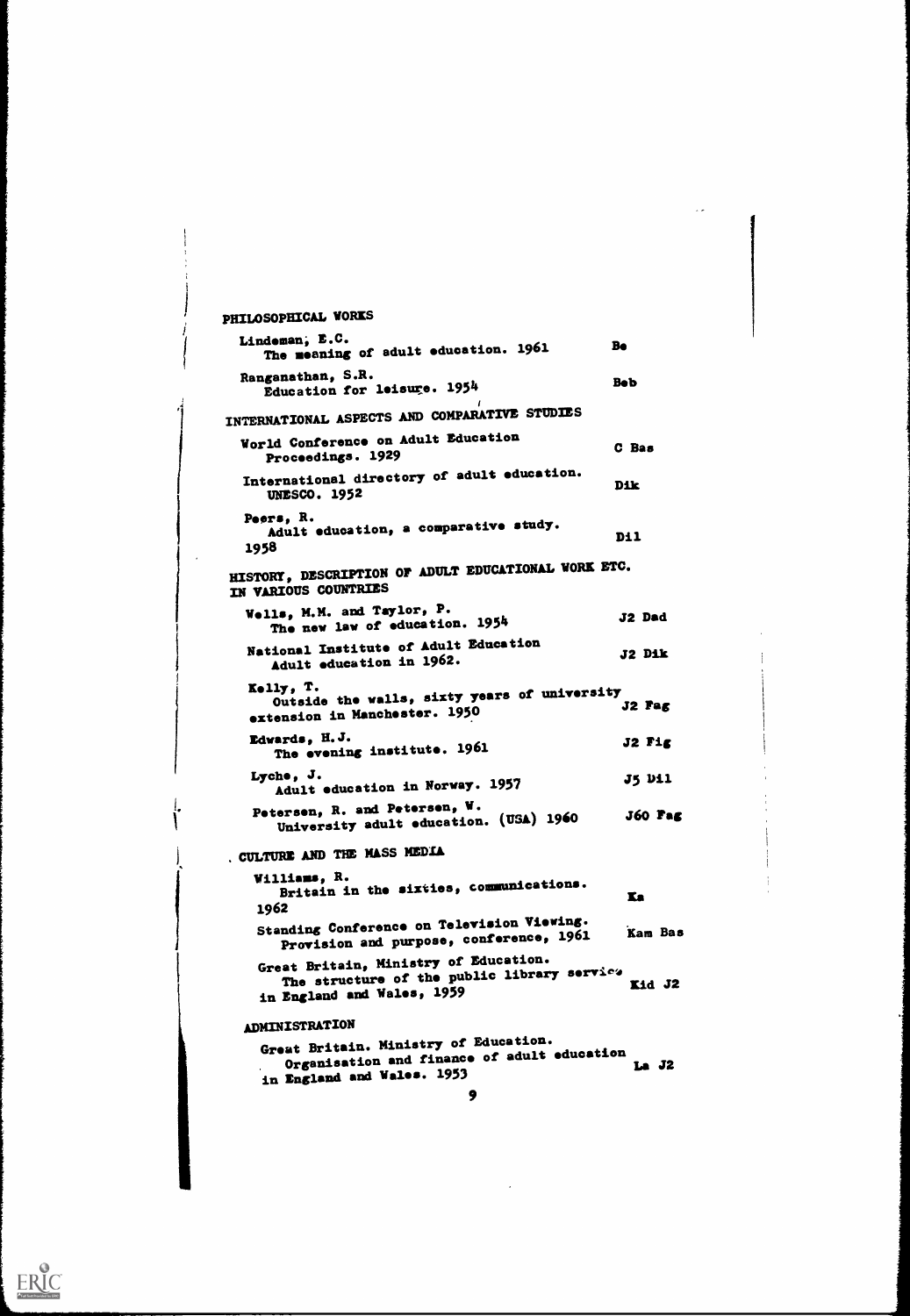| Adult Education Association of the USA.<br>Architecture for adult education. 1957                         | Lad              |
|-----------------------------------------------------------------------------------------------------------|------------------|
| Library Association.<br>Design in the library. 1960                                                       | Lad Kid          |
| PERSONNEL                                                                                                 |                  |
| Great Britain. Board of Education.<br>Report on recruitment, training and<br>remuneration of tutors. 1922 | M J2             |
| <b>STUDENTS</b>                                                                                           |                  |
| Gould, J.D.<br>The recruitment of adult students. 1959                                                    | н                |
| <b>PSYCHOLOGY</b>                                                                                         |                  |
| Weschler, D.<br>The measurement and appraisal of adult<br>intelligence. 1958                              | P <sub>0</sub> 1 |
| <b>TEACHING METHODS</b>                                                                                   |                  |
| Adult Education Association of the USA.<br>How to teach adults. 1955                                      | Qa               |
| Loosely, E.<br>Residential adult education. 1960                                                          | R1               |
| <b>TEACHING AIDS</b>                                                                                      |                  |
| Powell, L.S.<br>A guide to the use of visual aids. 1961                                                   | Se               |
| Lee, R.E.<br>Getting the most out of discussion. 1956                                                     | Se 1             |
| TEACHING OF PARTICULAR SUBJECTS                                                                           |                  |
| Harvard, J.<br>Teaching adults to speak a foreign language.<br>1961                                       | Taq              |
| Cameron, J.M.<br>The teaching of philosophy to adult<br>students. 1951                                    | <b>Tav</b>       |
| Browne, E.M.<br>Drama in adult education. 1936                                                            | <b>Tok</b>       |
| TEACHING METHODS FOR SPECIAL CLASSES OF PEOPLE                                                            |                  |
| Laubach, F.C. and Laubach, R.S.<br>Toward world literacy. 1960                                            | Vec              |

医生物理学

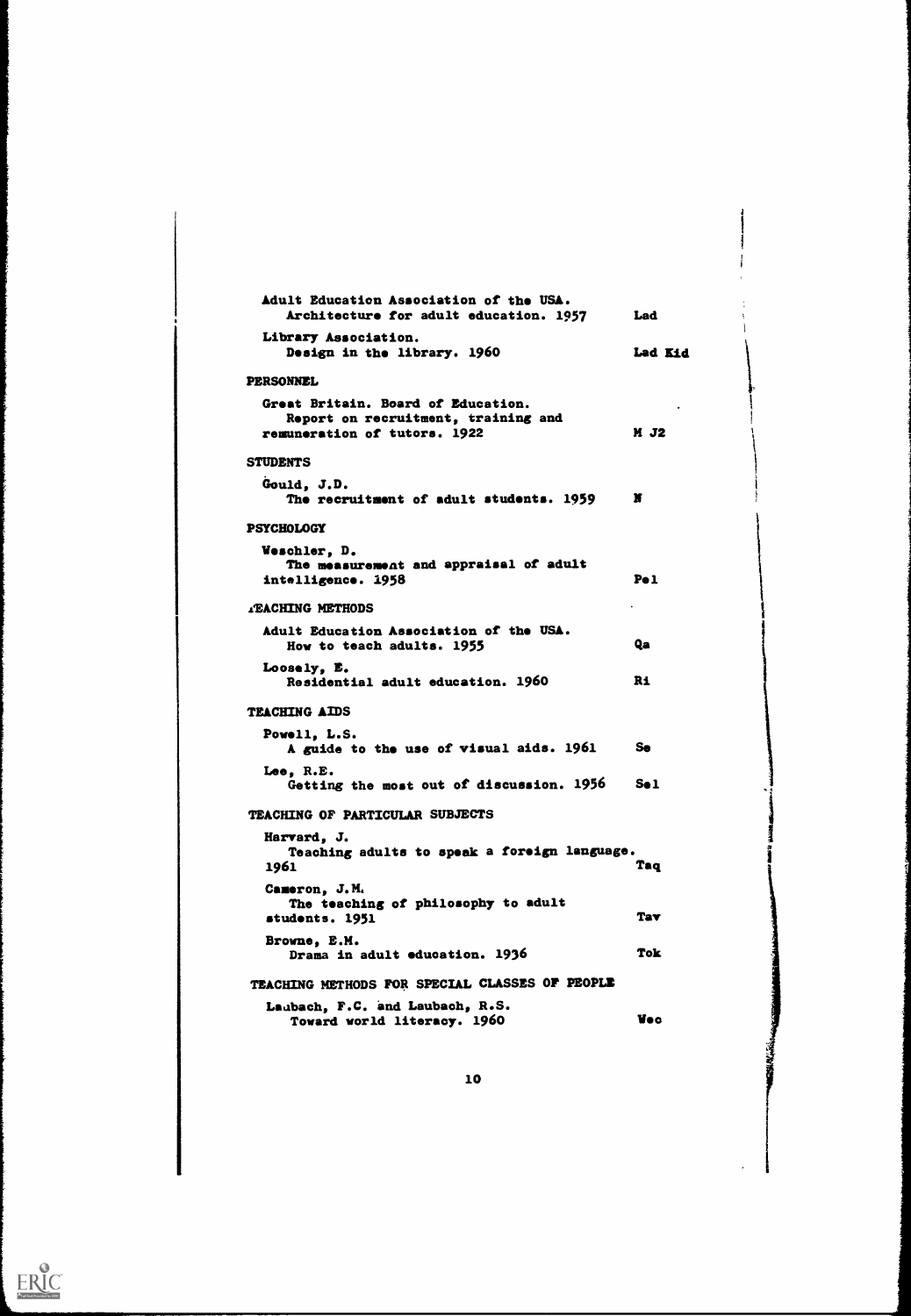| Siegle, P.E.<br>New directions in liberal education for<br>executives. 1958             | Wic Ta     |
|-----------------------------------------------------------------------------------------|------------|
| Sadler, M.E.<br>Continuation schools in England and<br>elsewhere. 1907                  | <b>Wip</b> |
| National Institute of Adult Education.<br>Liberal education in a technical age.<br>1955 | Vis        |
| <b>UNESCO</b><br>Women and education. 1953                                              | <b>Vup</b> |
| McCall, C.<br>Women's Institutes. 1943                                                  | Vup F      |

 $\ddot{\phantom{a}}$ 

## THE SCHEDULES

### Summary

| B            | Reference works, theory                  |
|--------------|------------------------------------------|
| C            | International aspects                    |
| D, F, G      | Comparative studies                      |
| J            | Description of work in various countries |
| K            | Mass media                               |
| L            | Administration                           |
| N            | Personnel                                |
| Ħ            | <b>Students</b>                          |
| P            | Psychology                               |
| Q            | <b>Teaching methods</b>                  |
| R            | Learning situations                      |
| $\mathbf{s}$ | <b>Teaching aids</b>                     |
| T            | Teaching of particular subjects          |
| ¥            | Special classes of people                |

 $ERIC$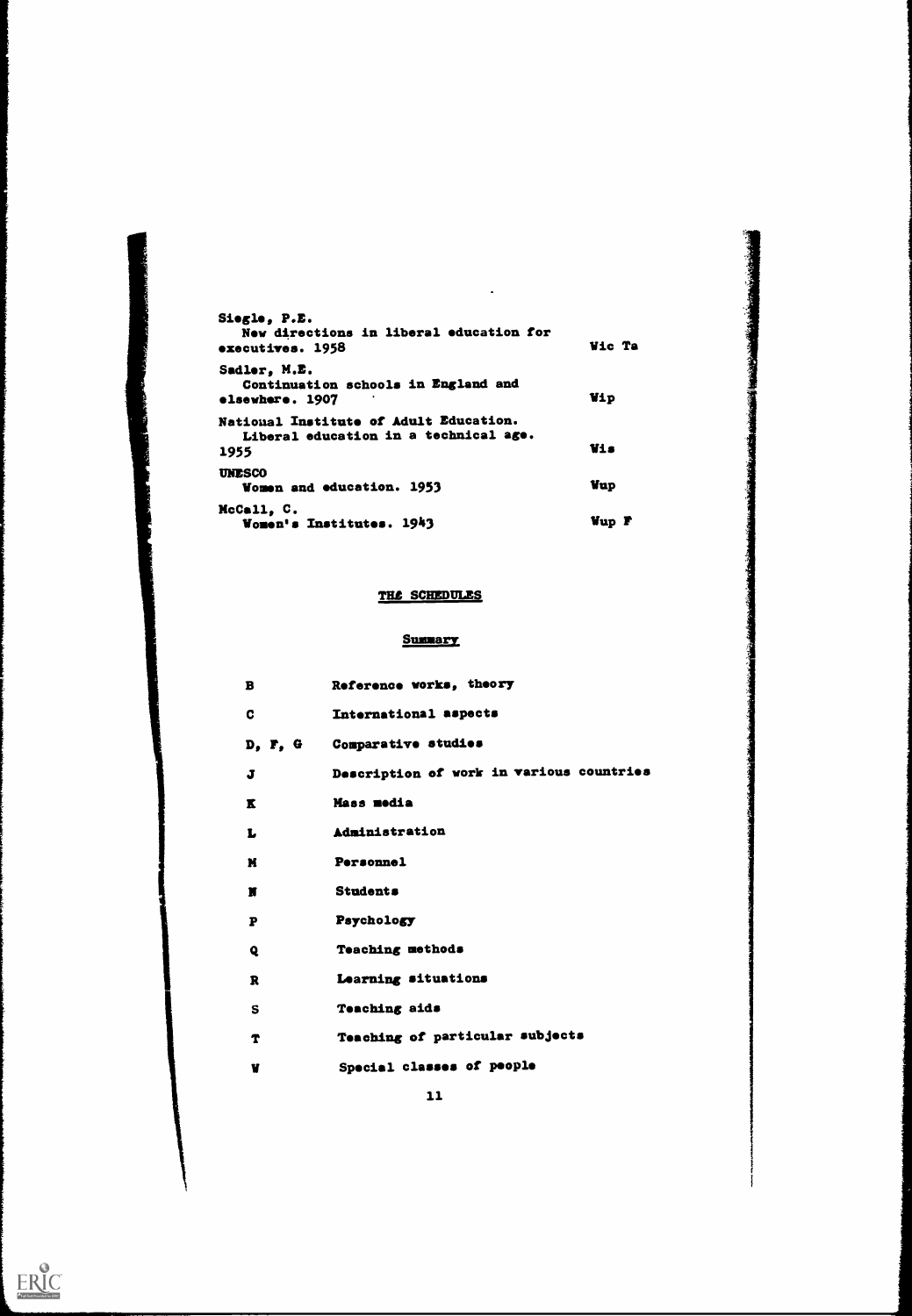$\mathbf{B}$ Bibliographies Bab Periodical lists Bac Periodicals Bat Indexes Bak Glossaries and dictionaries Bap Research Bas Conferences B. Theory, aims and philosophy of education and adult education Bob Leisure, education for a fuller life Bek Religious ideals in education Bem Adult education for citizenship, democracy International cooperation and other aspects in  $\mathbf{c}$ education and adult education<br>International organisations Ce International organisations Ceb World Association for adult education Ci UNESCO Comparative studies DFG Use for sub-division under country, and also for comparative studies of special aspects Dab Reports to governments, official reports of commissions (education) Dac Parliamentary debates (education)<br>Dad Laws affecting education Dad Laws affecting education Daf Statutory rules and orders, instruments (education) Dag Ministry circulars and memoranda (education) De History of education, comprehensive Deb Early history of education 18th and 19th century Dec Interwar period Ded Educational directories and year books Def Modern educational developments Dek Secondary and higher education<br>Del Further education Del Further education Dib Reports of commissions (adult education) Dic Debates in parliament affecting adult education Did Laws affecting adult education Dif Statutory rules and orders, instruments (adult<br>education) education) Dig Ministry circulars and memoranda (adult education) Dik Adult education directories and year books Dil Adult education description and history Dip Local studies of adult education Do Biography, in alphabetical order of biographee, but place with particular subject when this can be defined and sub-divide Do Organisations and associations (Use as sub-division r under various aspects and then divide alphabetically<br>by name of organisation) by name of organisation)<br> **Fa** State in adult education, work of Ministry of Education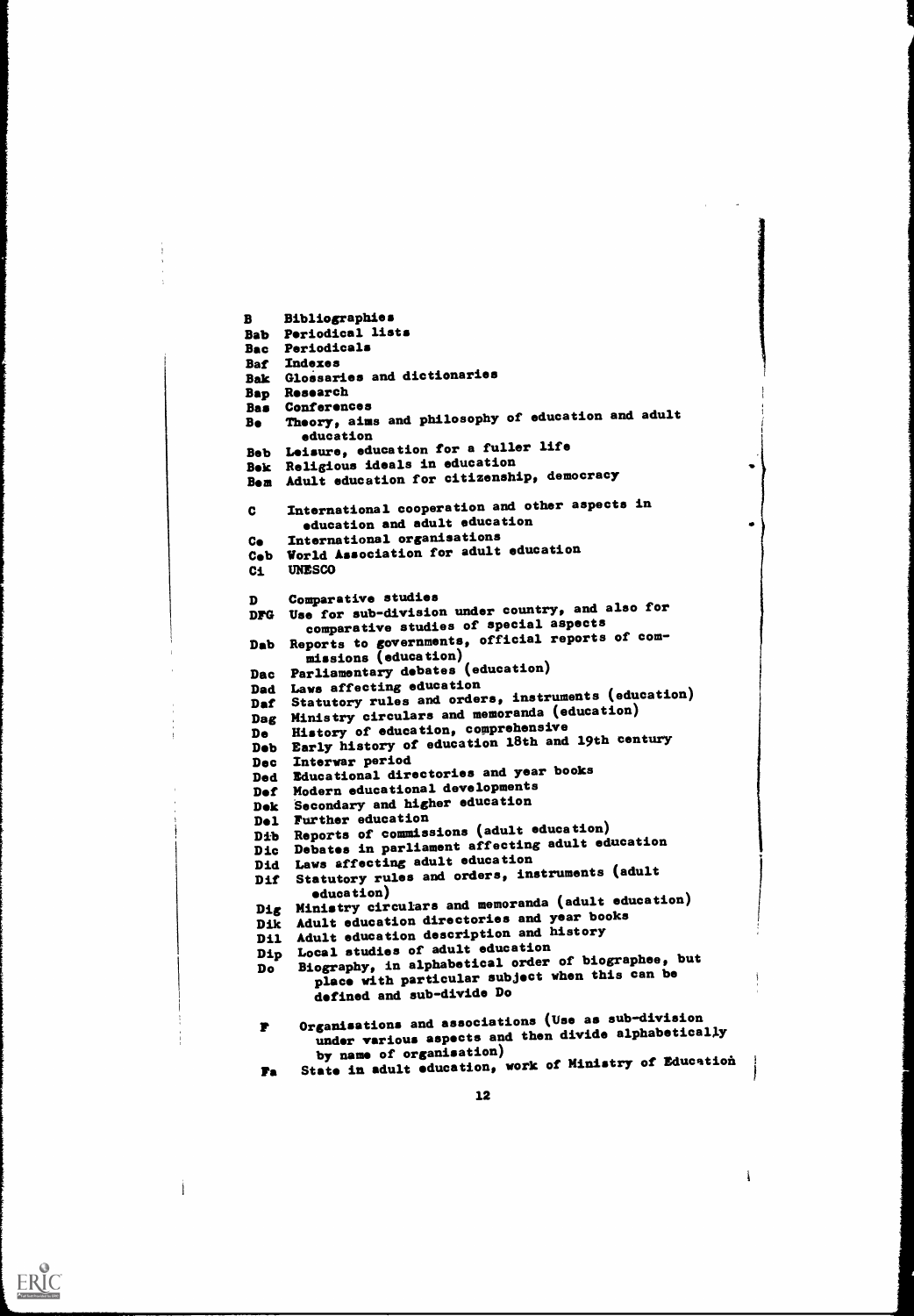```
Fab National coordinating bodies
Fac Voluntary bodies
Faf Universities
Fag Extra mural work
Fah Evening colleges (USA)
Fak WEA and University work, tutorial classes
Fal Workers' Educational Association
Fax Folk High Schools
Feb Residential adult ducation
Fec Long term
Fed Short term
Feq Summer schools, educational camps
l'eh Educational Settlements Association and Educational
       Centres Association
Fej Junior Community Colleges (USA)
Fib Mechanics Institutes
Fic Working Men's colleges
Fig Early Polytechnics
Fih Local Education Authorities, Hoards of Education
Fij Evening Institutes
Fil Public Schools (USA)
Fim Clubs for working men
Fin Literary and philosophical societies, lyceums
Fip Forums
Fob Religious organisations
Foc Roman Catholic
Fod Church of England
Fof Non-conformist
Foh Jewish
Fov National Adult School Union
Fow Chautauquas
Fut Trusts and Foundations
G
     Sociology
Gab Social surveys
Gac Social services
Geb Community development
Gec Community clubs and centres
 Gic Urban areas
 Gid Suburbs and new housing estates
 Gif Rural areas
 Gig Rural adult ducation
 Gih Village colleges and county colleges
 Gik Village and rural clubs
 Goo Agricultural extension
 God Agricultural colleges
 Gol Land grant colleges (USA)
 Goz Technical assistance, mechanisation
 J
 1 Europe
 2 United Kingdom
```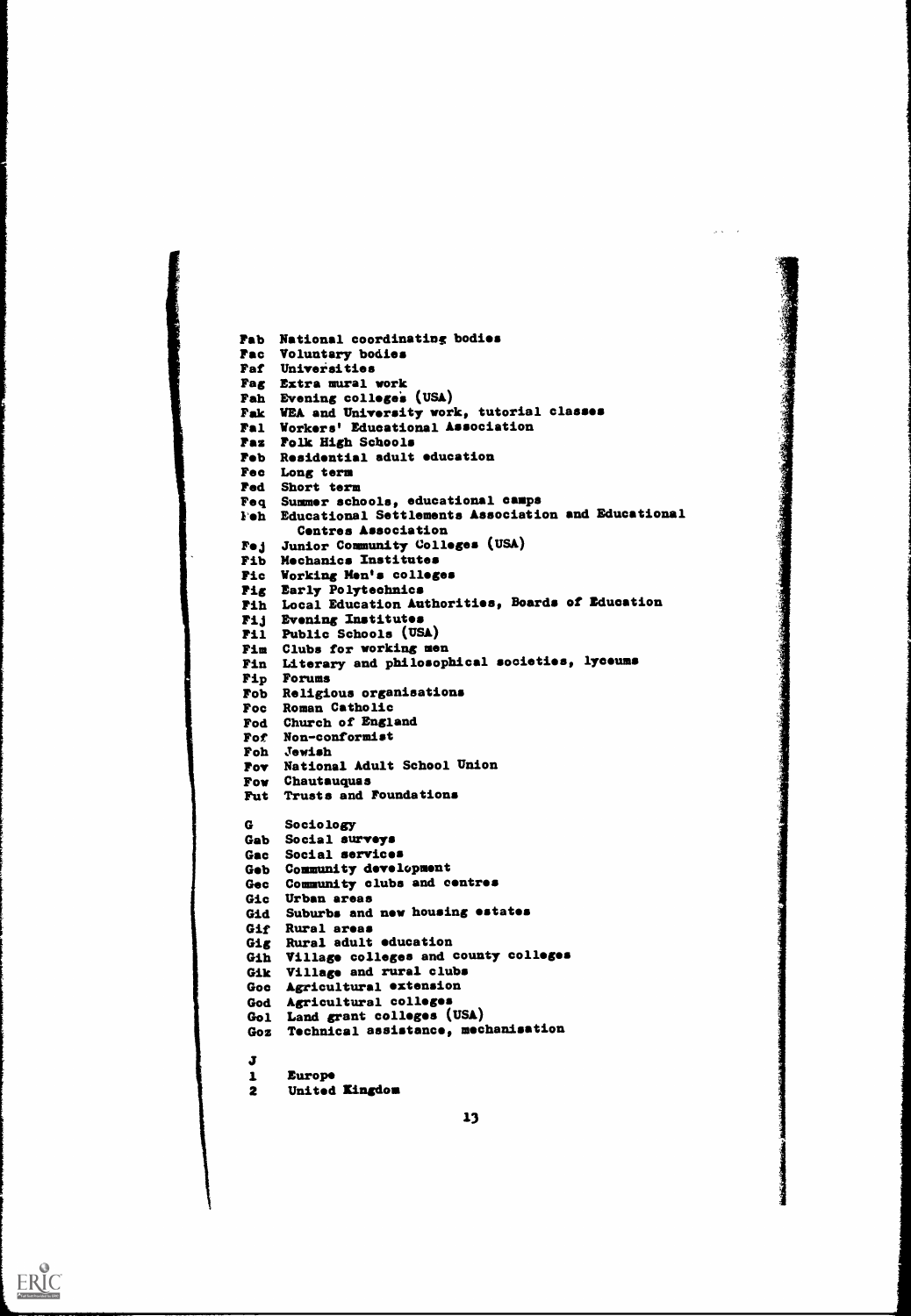3 Scandinavia<br>4 Denmark 4 Denmark<br>5 Norway 5 Norway **Sweden** 7 Finland<br>8 Greenlan **Greenland** 9 Iceland<br>10 W. German **V. Germany (or Germany as a whole)** 11 Austria 12 Benelux countries 13 Balgium 14 Belgium and Netherlands 15 Netherlands 16 Luxembourg 17 France 18 Switzerland 19 Spain 20 Portugal 21 Italy, Sicily and Sardinia 22 Other Mediterranean countries 23 Greece and Islands<br>24 British Commonwealt British Commonwealth 30 Australasia 31 Australia 39 Tasmania<br>40 New Zeala 40 New Zealand<br>50 Canada 50 Canada 60 USA<br>70 West 70 West Indies 75 Central America, Mexico, Latin America 76 South America 77 Asia **China** 79 Hong Kong 80 Japan 85 Pacific Islands<br>86 Malaya 86 Malaya 87 Ceylon<br>88 India 88 India<br>90 Pakis Pakistan 91 Burma 95 Middle East 100 Africa 101 Rhodesia and Nyasaland 102 Ghana 103 British W. Africa 104 Gambia 105 Sierra Leone 106 Nigeria 107 British E. Africa 108 Kenya 109 Tanganyika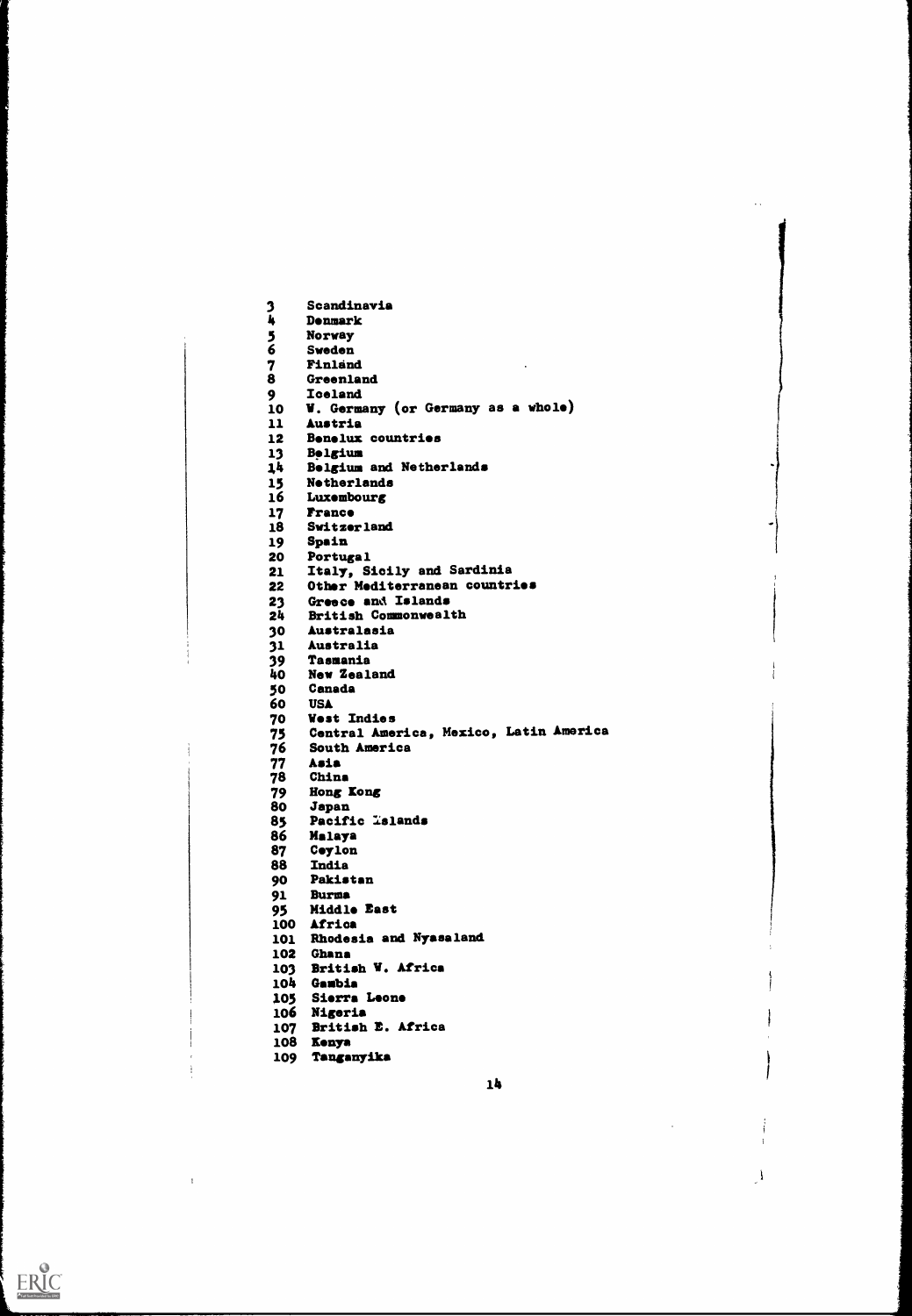```
1
   110 Uganda
   111 Zanzibar, Seychelles, Mauritius
   112 High Commission Territories
   113 Union of South Africa
   114 North Africa
   115 North E. Africa
   116 USSR
   117 E. Germany
   118 Czechoslovakia
   119 Hungary
   120 Rumania
   121 Yugoslavia
   122 Poland
   123 Ukraine
   124 Central Asian Republics
   K Culture and the mass media<br>Kal Radio
    Kal Radio
    Kam Radio and television
   Kap Television
   Kat Films
   Keb Entertainment
   Kec Theatre
   Keg Concerts
    Kej Gramophone recitals
    Kep Arts festivals<br>Ki Self educational books
    Ki Self educational books
Kib Books, newspapers and other informational publications
    Kic Reading tastes<br>Kid Libraries
    Kid Libraries
Xis Book supply to adult classes
    Kit Library extension work
    Ko Libraries, museums and art galleries
    Kob Museums and art galleries
    Kom Special exhibitions
    La Administration of education and adult education
    Lab Finance<br>Lac Publicity
     Lac Publicity
     Lad Buildings and accommodation
     Lam Regional cooperation
Lap Administration of individual educational centres and
     organisations
Le Administration of social work and community develop-
             ment
     Li Administration of community development
     Personnel
Mab Selection, recruitment and training
      Mac Training methods
Meb Salaries and conditions of service
     Mib Professional associations
```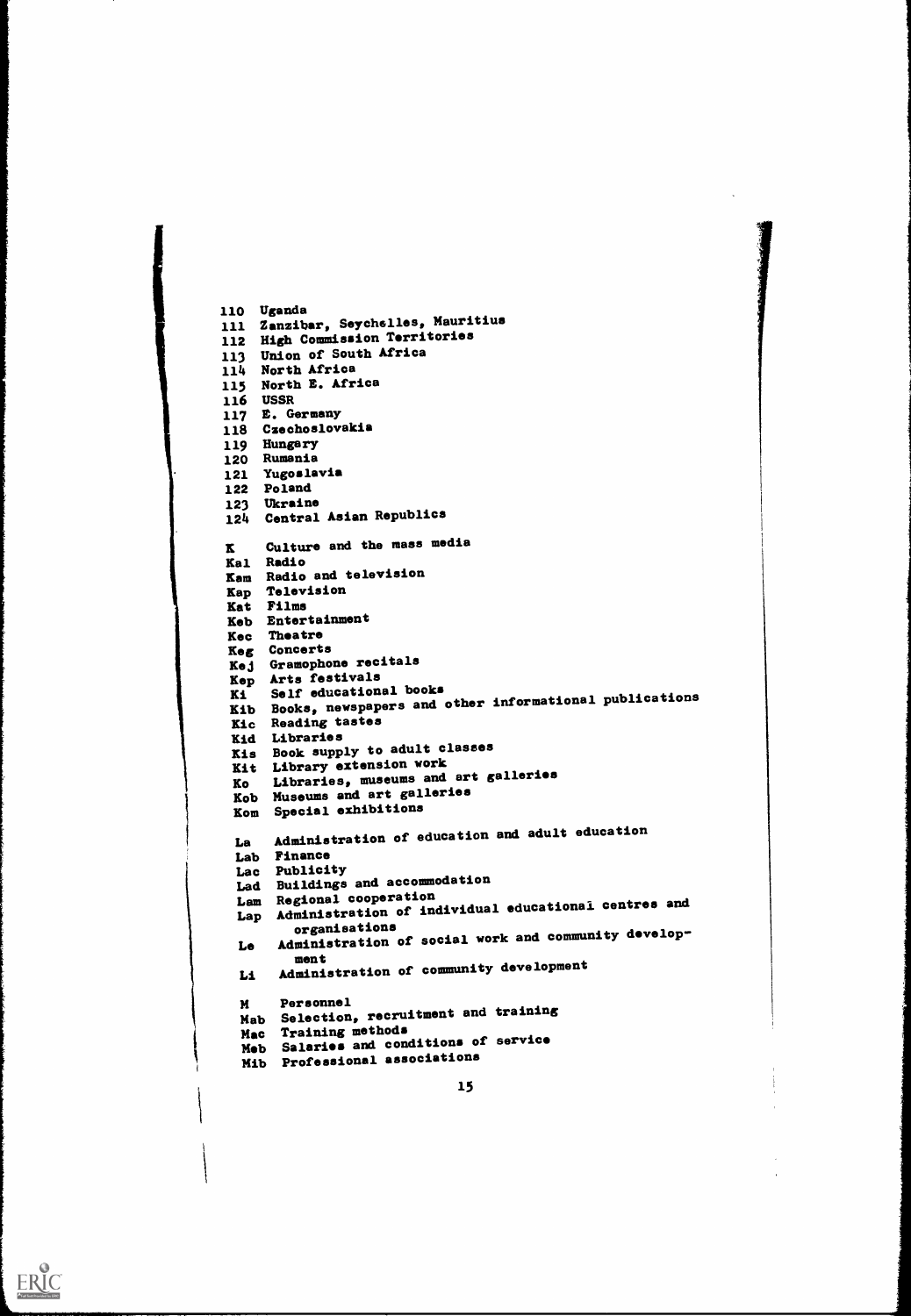$\mathbf{N}$ Students, recruitment, selection surveys Na Scholarships and bursaries Nal Mature students, degree courses, credit and non-credit courses Nog Counselling and guidance Nel Careers of students after course  $\mathbf{P}$ Psychology Pa Developmental psychology **Pam Human relations**<br>**Pe** Psychology of a Psychology of adult maturity Pel Mental ability of adults Pem Intelligence tests Pi Learning theories, educational psychology Pib Adult educational psychology Teaching methods  $\bullet$ Q. Leadership methods Ra Learning situations Rab Classes Ral Forums Re Groups Rob Workshops Rec Meetings Reg Conferences Rep Clubs Ri Residence Ril Summer schools Ro Travel - overseas students Rob Private study Rol Correspondence schools Teaching techniques and aids used in more than one S. learning situation Sab Text books Sag Written work Sak Standards and marking Se Audio visual aids Sel Discussion, debate, public speaking and expression Son Discussion guides Si Role playing T. Curricula planning Ta The arts, liberal education, humanities Tal Classics Tam English language, essay style, how to write Tap Reading speed and efficiency Taq Modern languages (foreign, divide by country numbers) Tar Literature (divide by country numbers) Tav Philosophy Taw Religion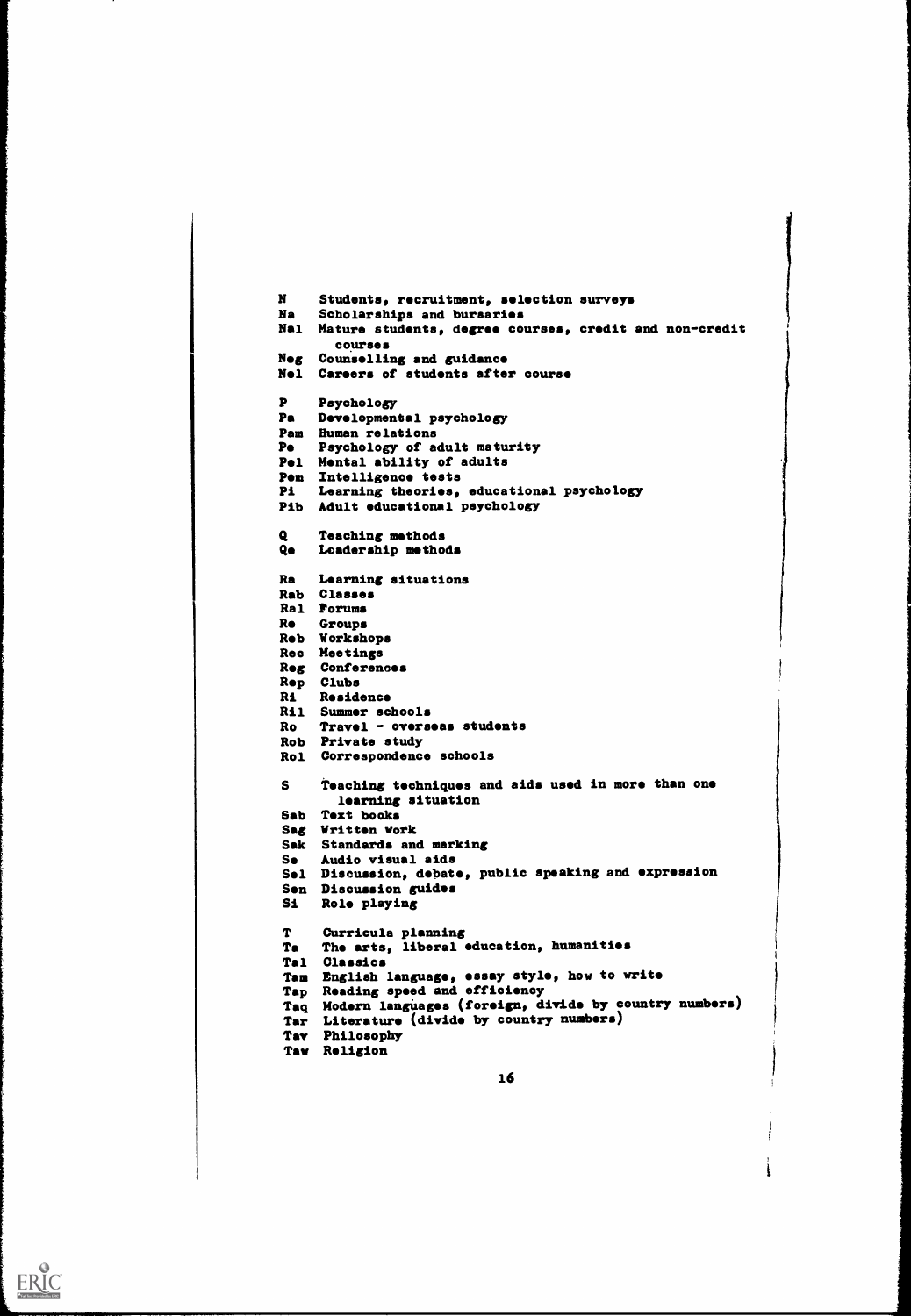```
Te Psychology
Teb Science and Mathematics
Tec Social aciences<br>Tel History
Tel History
Tem Local studies, social and historical
Top Civic education, citizenship, politics (see also
       Theory at Bem)
Tez International relations
Tib Law
Tic Economics
Tid Consumer education<br>Til Geography
Til Geography
Tok Drama and elocution, amateur theatricals
Tol Music and drama, opera
Ton Music
Top Fine arta, viaual arta<br>Tu Crafta
Tu Crafts
Tuh Housecraft, domestic science (see also Women at Wup)
 Tun Hobbies
Tup Health - education (see also community development)
Tur Sports and physical traiping
      Special classes of people
W
Wac Blind
Waf Hospital and sanitoria patients
Wag Mental hospital patients
Wel Prisoners and offenders
 Web Illiterates
Wec Illiterates in newly developing countries, fundamental
 education
Wed Minorities, ethnic groups, immigrants and emigrants
        and prisoners of war
 Wib Alumni, graduates
 Wic Professional people, executives
 Wig Unemployed
 Wik Workers, industrial
         (Wik F Cooperative education, Trade Unions)
 Wip Young workers, apprentices and trainees, day conti-<br>nuation education
  nuation education<br>Wis Technical, vocational and liberal education compared<br>and commercial
 Wit Technical, vocational, business and commercial
         education
 Wo Youth
 Wol Armed Forces
 Wor Ex-servicemen<br>Wot Seafarera
  Wot Seafarers
Wu Older people, education for retirement
  Wud Parents
 Wup Women
```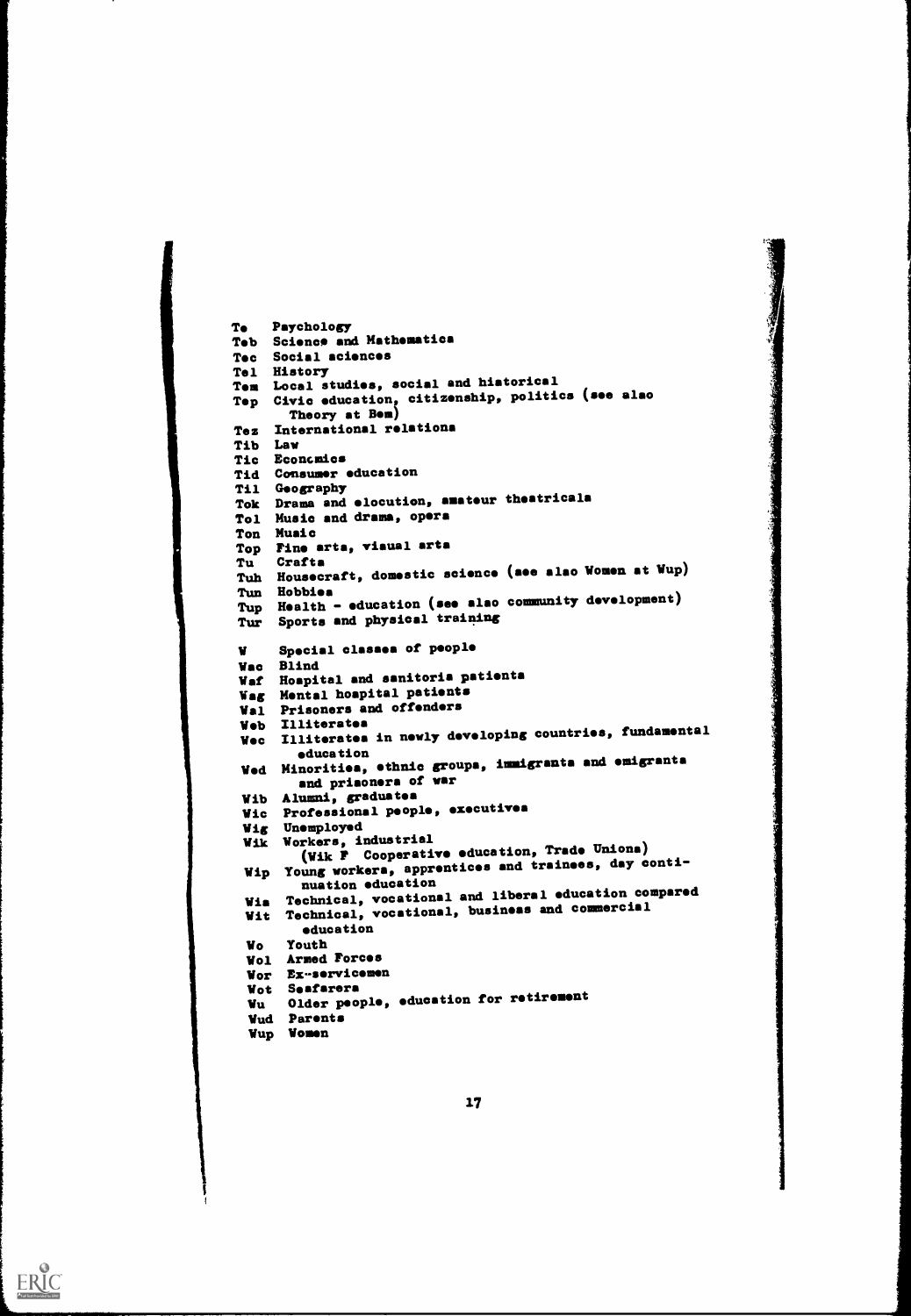| Accommodation                                      | Lad         | Church of England               |             |
|----------------------------------------------------|-------------|---------------------------------|-------------|
| Administration                                     | Le          | organisations                   | Fod         |
| Africa                                             | <b>J100</b> | Citizenship, theory             | Bem         |
| Agricultural colleges                              | God         | Citizenship, teaching           |             |
| Agricultural extension                             | Goc         | of                              | Tep         |
| Aids for teaching                                  | s           | Civic education,                |             |
| Aims of education                                  | Be          | teaching of                     | Tep         |
| Alumni                                             | <b>Wib</b>  | Classes, teaching to            | Rat         |
| Amateur theatricals                                | Tok         | Clubs, teaching to              | Rep         |
| Anglican organisations                             | Fod         | Clubs, working men's            | Fim         |
| Apprentices                                        | Wip         | Colonies, British               | J24         |
| Armed Forces                                       | Wol         | Commercial education            | Wit         |
| Art galleries                                      | Kob         | Commissions, adult              |             |
| Arts                                               | K           | education                       | Dib         |
| Arts festivals                                     | Kep         | Commissions, education          | Dab         |
| Arts, teaching of                                  | Ta          | Commonwealth, British           | J24         |
| Arts, teaching of Fine                             | Top         | Community clubs and             |             |
| Asian Republics                                    | J124        | centres                         | Gec         |
| Associations                                       | F           | Community Colleges              |             |
| Audio-visual aids                                  | Se          | (USA)                           | <b>Fej</b>  |
| Australasia                                        | <b>J30</b>  | Community development,          |             |
| Australia                                          | <b>J31</b>  | administration                  | Le          |
| Austria                                            | <b>J11</b>  | Community development,          |             |
|                                                    |             | description                     | Geb         |
| <b>Belgium</b>                                     | J13         | Comparative studies             | D           |
| Benelux countries                                  | J12         | Concerts                        | Keg         |
| <b>Bibliographies</b>                              | B           | Conferences,                    |             |
| Biography                                          | Do          | description                     | <b>Bas</b>  |
| <b>Blind</b>                                       | <b>Wac</b>  | Conferences, methods            | Reg         |
| <b>Boards of Education</b>                         | Fih         | Consumer education              | <b>fitT</b> |
| <b>Bodies</b>                                      | F           | Cooperation, Inter-             |             |
| Books, cultural                                    |             | national                        | C           |
| reading                                            | Kib         | Cooperation, Regional           | Lam         |
| Book supply to adult                               |             | Correspondence schools          | <b>Rol</b>  |
| classes                                            | Kis         | Counselling students            | Neg         |
| Books, use of text-                                | Sab         | County colleges                 | Gih         |
|                                                    | J2          | Crafts, teaching of             | Tu          |
| <b>Britain</b><br>see Radio<br><b>Broadcasting</b> |             | Credit courses                  | <b>Nal</b>  |
| and Radio and Tele-                                |             | Culture                         | K           |
| vision                                             |             | Curricula plannin <sub>(5</sub> | т           |
| <b>Buildings</b>                                   | Lad         | Czechoslovakia                  | <b>J118</b> |
| <b>Bursaries</b>                                   | Na          |                                 |             |
| <b>Business education</b>                          | Wit         | Debates, methods                | Sel         |
|                                                    |             | Debates on adult                |             |
|                                                    | Feq         | education, Parlia-              |             |
| Camps, educational                                 | <b>J50</b>  | mentary                         | Dic         |
| Canada<br>Careers of students                      | No 1        | Debates on education,           |             |
|                                                    |             | Parliamentary                   | Dac         |
| Centres, administration                            |             | Degree courses                  | Nal         |
| оf                                                 | Lap<br>J87  | Democracy, theory               | <b>Bem</b>  |
| Ceylon                                             |             | Denmark                         | J4          |
| <b>Chautauquas</b>                                 | <b>Fow</b>  | Dictionaries                    | <b>Bak</b>  |
| China                                              | J78         |                                 |             |

18

 $\frac{1}{3}$ 

 $\tilde{\mathbf{z}}$ 



 $\bar{1}$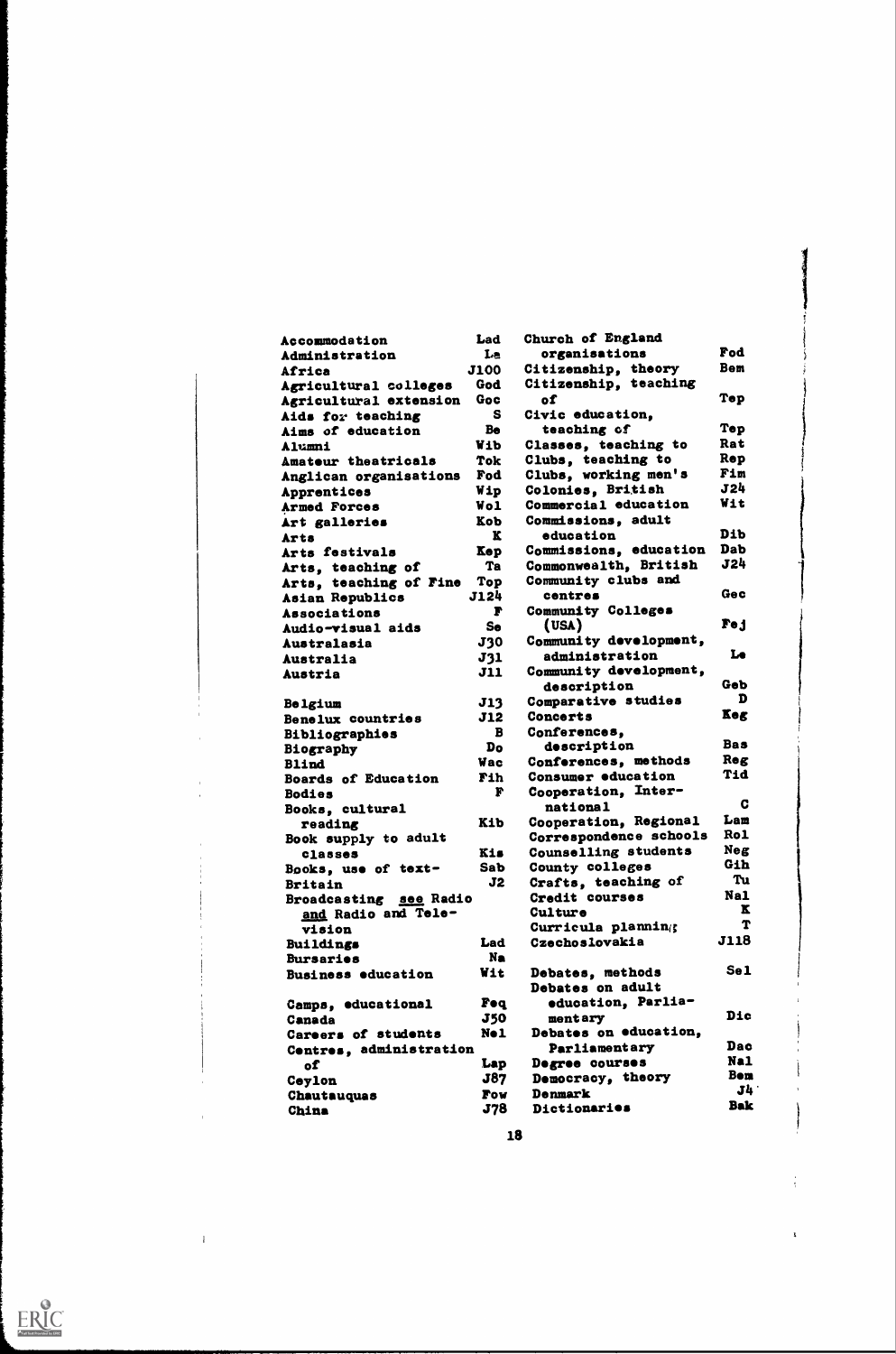| Directories of adult                           |                  | Germany, East            | <b>J117</b>    |
|------------------------------------------------|------------------|--------------------------|----------------|
|                                                | Dik              | Germany, West            | <b>J10</b>     |
| education<br>Directories of educ-              |                  | <b>Ghana</b>             | <b>J102</b>    |
| ation                                          | Ded              | Glossaries               | <b>Bak</b>     |
| Discussion                                     | S <sub>0</sub> 1 | Graduates                | <b>Wib</b>     |
|                                                | Sen              | Gramophone recitals      | Kej            |
| <b>Tiscussion guides</b><br>Domestic Sciences, |                  | Great Britain            | J <sub>2</sub> |
| teaching of                                    | Tuh              | Greece and Islands       | J23            |
| Drama, teaching of                             | Tik              | Greenland                | J8             |
|                                                |                  | Groups, organisation     | Re             |
| Economics, teaching of                         | Tic              | Guidance, students       | Neg            |
| Economics, teaching of                         |                  |                          |                |
| <b>Home</b>                                    | Tuh              | Handbooks, adult         |                |
| <b>Educational Centres</b>                     |                  | education                | Dik.           |
| Association                                    | Feh              | Handbooks, education     | <b>Ded</b>     |
| <b>Educational Settlements</b>                 |                  | Handicrafts, teaching    |                |
| Association                                    | Feh              | of                       | Tu             |
| Elocution, teaching of                         | Tok              | Health education         | Tup            |
| Emigrants                                      | Ved              | Higher education         | Dek            |
| English Language,                              |                  | History of adult         |                |
| teaching of                                    | Tam              | education                | Dil            |
| Entertainment                                  | <b>Keb</b>       | History of education     | De             |
| Ethnic groups                                  | <b>Ved</b>       | History, teaching of     | Tel            |
|                                                | J1               | <b>Hobbies</b>           | Tun            |
| <b>Europe</b><br>Evening Colleges (USA)        | <b>Fah</b>       | Home economics           | Tuh            |
| <b>Evening Institutes</b>                      | Fij              | Hong Kong                | <b>J79</b>     |
| <b>Executives</b>                              | <b>Wic</b>       | Hospital patients        | Vaf            |
| Exhibitions                                    | Kom              | Hospital patients,       |                |
| Ex-servicemen                                  | <b>Vor</b>       | mental                   | Vag            |
| Extension, agri-                               |                  | Housecraft, teaching of  | Tuh            |
| cultural                                       | Goc              | Human relations          | Pam            |
| Extension, library                             | Kit              | Humanities, teaching of  | Ta             |
| Extension, university                          | Fag              | Hungary                  | <b>J119</b>    |
| Extra-mural work see                           |                  |                          |                |
| <b>Extension</b>                               |                  | <b>Iceland</b>           | J9             |
|                                                |                  | <b>Illiterates</b>       | <b>Veb</b>     |
| Festivals, Arts                                | Kep              | <b>Immigrants</b>        | <b>Ved</b>     |
| Films                                          | Tat              | Indexes                  | Baf            |
| Finance                                        | Lab              | India                    | <b>J88</b>     |
| Finland                                        | J7               | Industrial workers       | <b>Vik</b>     |
| Fine Arts, teaching of                         | Top              | Informational books      | Kib            |
| Folk High Schools                              | <b>Faz</b>       | Information services     | Kid            |
| Forces, Armed                                  | Wol              | Intelligence, adult      | Pel            |
| Forums, description                            | Fip              | Intelligence, adult      |                |
| Forums, methods                                | <b>Ral</b>       | tests                    | Pem            |
| <b>Foundations</b>                             | Fut              | International aspects    | С              |
| <b>France</b>                                  | <b>J17</b>       | International organis-   |                |
| <b>Fundamental education</b>                   | <b>Vec</b>       | ations                   | Ce             |
| <b>Further educstion</b>                       | Del              | International relations, |                |
|                                                |                  | teaching of              | Te z           |
| Gambia                                         | <b>J104</b>      | Italy                    | <b>J21</b>     |
| Geography, teaching of                         | T11              |                          |                |

<sup>15</sup><br>11 Martin

 $\hat{\mathcal{A}}$ 

19

 $\mathbf{i}$ 

ļ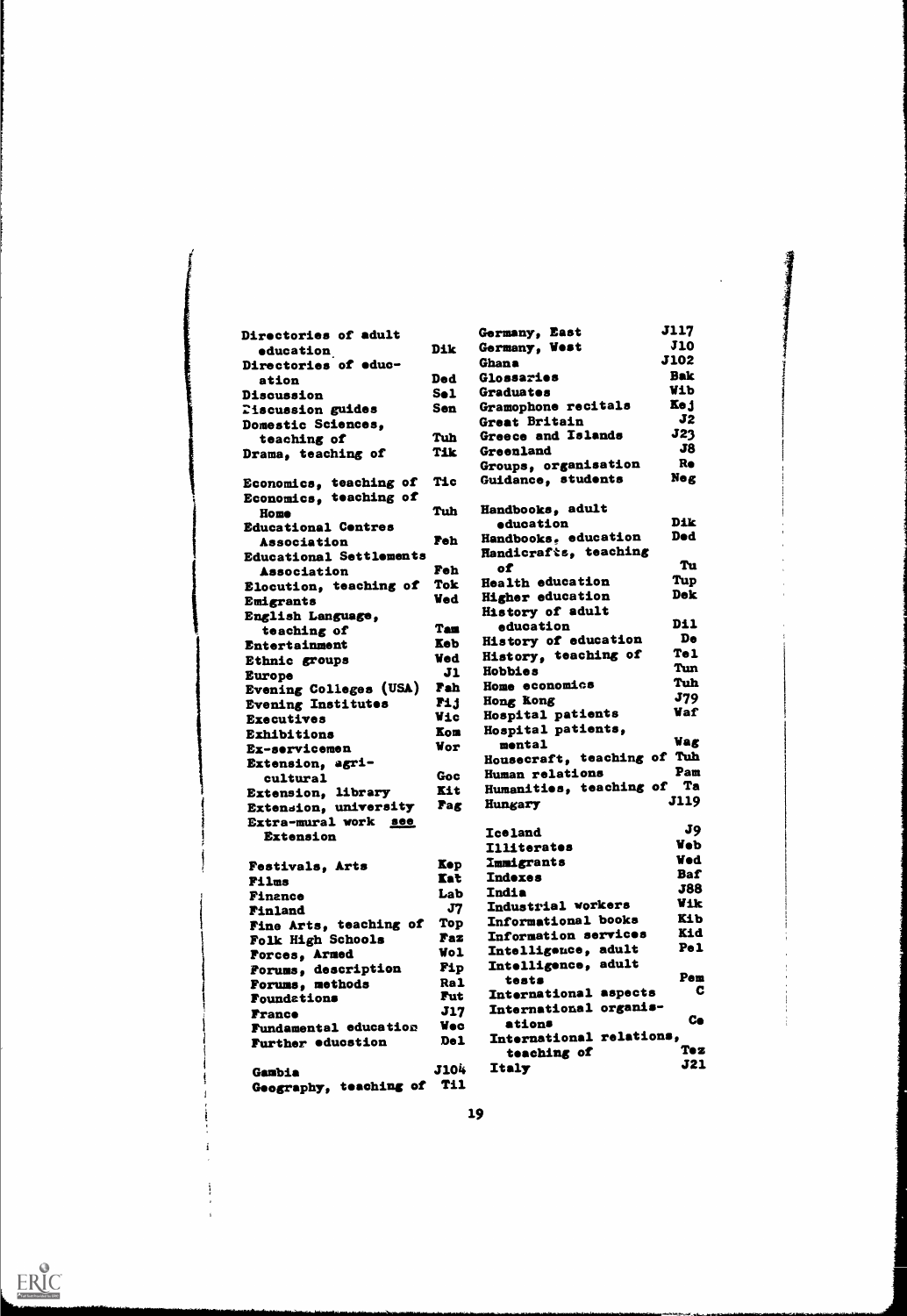| Japan                         | <b>J80</b>  | Maturity, psychology           | Pe                |
|-------------------------------|-------------|--------------------------------|-------------------|
| Jewish organisations          | Foh         | Mauritius                      | <b>J111</b>       |
| <b>Junior Community</b>       |             | Mechanics' Institutes          | Fib               |
| Colleges (USA)                | Fej         | Mechanisation                  | Goz               |
|                               |             | Mediterranean islands          | <b>J22</b>        |
| <b>Kenya</b>                  | <b>J108</b> | Meetings, conduct of           | Rec               |
|                               |             | Mental ability of              |                   |
| Land-grant colleges           | Gol         | adults                         | Pe <sub>1</sub>   |
| Lsnguages, teaching of        |             | Mental hospital                |                   |
| Poreign                       | Taq         | patients                       | <b>Vag</b>        |
| Language, teaching of         |             | Mexico                         | J75               |
| . English                     | Tam         | Middle East                    | <b>J95</b>        |
| Latin America                 | J75         | Ministry of Education          | Fa                |
| Laws of adult education Did   |             | Ministry of Education,         |                   |
| Laws of education             | Dad         | Circulars and Memor-           |                   |
| Law, teaching of              | Tib.        | anda on adult                  |                   |
| Leadership                    | Qe          | education                      | Dif               |
| Leadership of dis-            |             | on education                   | Dag               |
| cussions                      | Sel         | Minorities                     | <b>Wed</b>        |
| Leadership of groups          | Re          | Museums                        | Kob               |
| Leaders, training             | N           | Music, teaching of             | <b>Ton</b>        |
| Learning situations           | Ra          |                                |                   |
| Learning theories             | P1          | National coordinating          |                   |
| Leisure, theory               | <b>Beb</b>  | bodies                         | Fab               |
| Liberal arts, teaching        |             | National Adult School          |                   |
| of                            | Ta          | Union                          | Fov               |
| Liberal compared with         |             | <b>Netherlands</b>             | <b>J15</b>        |
| technical and                 |             | Newspapers                     | Kob               |
| vocational education          | Wis         | New Zealand                    | <b>J40</b>        |
| Libraries                     | Kid         | Nigeria                        | <b>J106</b>       |
| Library extension work        | Kit         | Non-conformist                 |                   |
| Literacy                      | <b>Veb</b>  | organisations                  | Fof               |
| Literary societies            | Fin         | Norway                         | J5<br><b>J101</b> |
| Literature, teaching of Tar   |             | Nyasaland                      |                   |
| Local education               |             |                                | <b>Wal</b>        |
| authorities                   | Fih         | Offenders                      | Vu                |
| Local studies, adult          |             | Older people                   | To1               |
| education                     | Dip         | <b>Opera</b>                   |                   |
| Local studies, teaching       |             | Organisation of educ-<br>ation | La                |
| оf                            | Tem         | Organisations                  | F                 |
| Long term residential         | Fec         | Overseas students              | Ro                |
| colleges                      | J16         |                                |                   |
| Luxembourg                    | Fin         | Pacific islands                | <b>J85</b>        |
| Lyceums                       |             | Pakistan                       | <b>J90</b>        |
|                               | J86         | Parents                        | <b>Vud</b>        |
| Malaya                        | Sac         | Parliamentary debates          |                   |
| Marking                       | <b>Wec</b>  | on adult education             | Dic               |
| Mass illiteracy<br>Mass media | K           | on education                   | Dac               |
| Mathematics, teaching         |             | Periodicals                    | <b>Bac</b>        |
|                               | <b>Teb</b>  | Periodicals lists              | <b>Bab</b>        |
| of                            | Nal         | Personnel                      | M                 |
| Mature students               |             |                                |                   |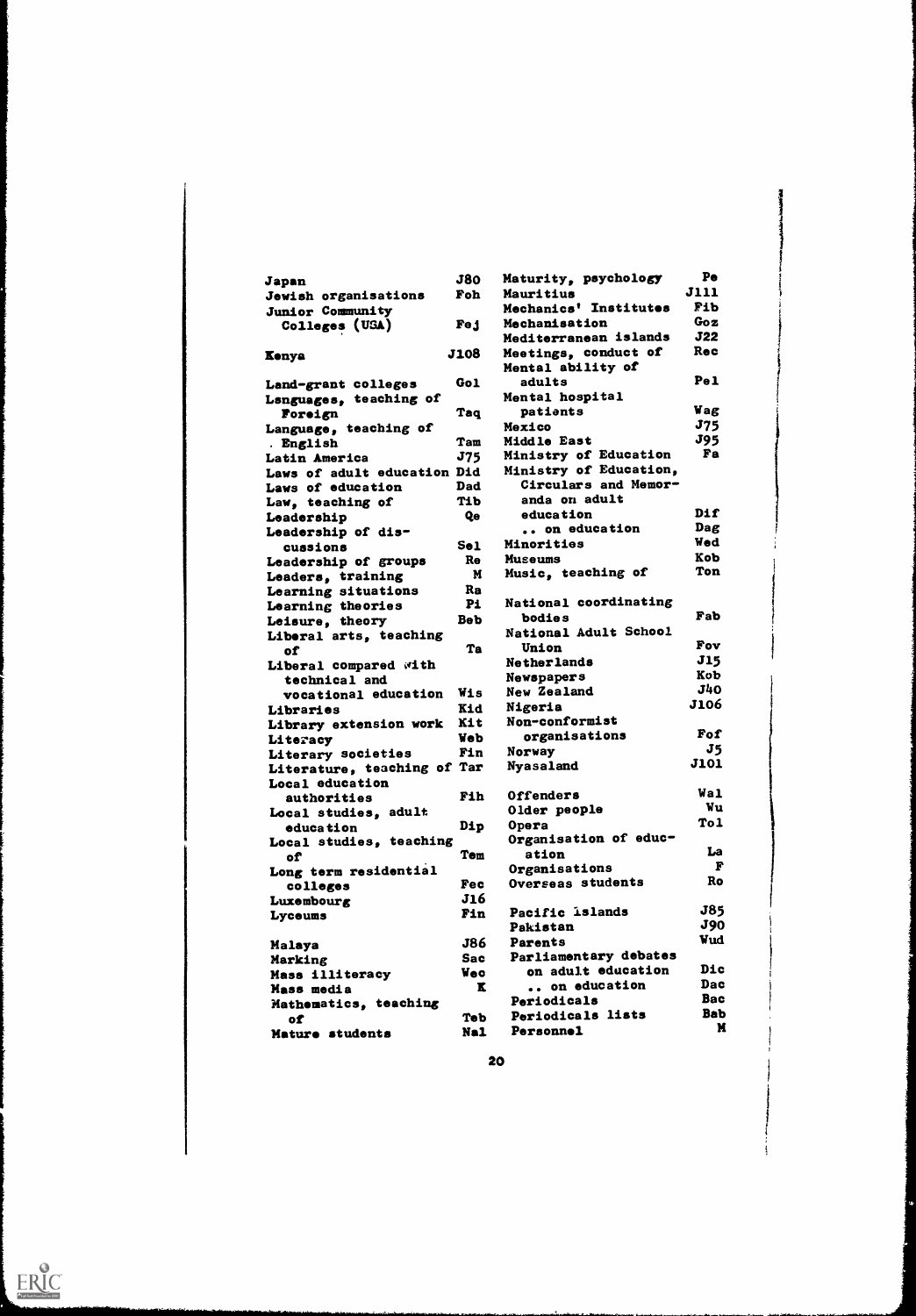| Philosophical societies Fin          | Salaries of personnel<br><b>Meb</b>                 |  |
|--------------------------------------|-----------------------------------------------------|--|
| Philosophy of education<br><b>Be</b> | Sanitoria patients<br><b>Vaf</b>                    |  |
| Philosophy, teaching of Tav          | Sardinia<br>J21                                     |  |
| Physical education<br>Tur:           | Scandinavia<br>$\mathbf{J}$                         |  |
| Poland<br><b>J122</b>                | Scholarships<br>Na                                  |  |
| Politics, teaching of<br><b>Tep</b>  | Sciences, teaching of<br>Teb                        |  |
| Polytechnics, history<br>Fig         | <b>Seafarers</b><br>Vot.                            |  |
| Polytechnics, modern<br>Wis          | Secondary education<br><b>Dek</b>                   |  |
| J20<br>Portugal                      | Selection of personnel<br>Mab                       |  |
| <b>Val</b><br><b>Prisoners</b>       | Selection of students<br>N                          |  |
| <b>Ved</b><br>Prisoners of war       | Self educational books<br>Ko                        |  |
| Professional Associ-                 | Servicemen                                          |  |
| ations<br>Mi b                       | <b>Wol</b><br>Servicemen, Ex-<br>Wor                |  |
| Professional people<br>Wic           | Service conditions,                                 |  |
| Psychology, adult                    |                                                     |  |
| education<br>Pib                     | personnel<br>Meb                                    |  |
| Psychology, adult                    | Seychelles<br><b>J111</b><br>Short term residential |  |
| Pe                                   |                                                     |  |
| maturity                             | colleges<br>Fed                                     |  |
| Psychology, develop-<br>mental<br>Pa | Sicily<br>J21                                       |  |
|                                      | Sierra Leone<br><b>J105</b>                         |  |
| P1<br>Psychology, educational        | Social sciences,                                    |  |
| <b>Te</b><br>Psychology, teaching of | teaching of<br>Tav                                  |  |
| Sel.<br>Public expression            | Social services<br><b>Gac</b>                       |  |
| Public schools (USA)<br>F11          | Social surveys<br>Gab                               |  |
| Publicity<br>Lac                     | Social surveys, teaching                            |  |
|                                      | оf<br>Tem                                           |  |
| Radio<br><b>Kal</b>                  | Social work,                                        |  |
| Radio and television<br>Kam          | administration<br>Le                                |  |
| Reading speed<br>Tap                 | Sociology<br>G                                      |  |
| <b>Reading tastes</b><br><b>Kic</b>  | South Africa<br><b>J113</b>                         |  |
| Recreation, methods<br>Tun           | South America<br>J76                                |  |
| Recreation, theory<br><b>Beb</b>     | J19<br>Spain                                        |  |
| Recruitment, personnel<br>Mab        | Sports, teaching of<br>Tur                          |  |
| N<br>Recruitment, students           | M<br>Staffing                                       |  |
| Regional cooperation<br>Lam          | Standards<br><b>Sak</b>                             |  |
| Religion, teaching of<br>Taw         | State in adult educ-                                |  |
| Religious ideals in                  | Fa<br>ation                                         |  |
| Bek<br>education                     | Statutes, adult educ-                               |  |
| Religious organisations Fob          | Did<br>ation                                        |  |
| Residence, learning                  | Statutes, education<br><b>Dad</b>                   |  |
| situation<br>Ri                      | Statutory rules and                                 |  |
| Residential colleges<br>Feb          | orders, adult educ-                                 |  |
| Research<br>Bap                      | ation<br>Dif                                        |  |
| Vu<br>Retirement education           | <b> e</b> ducation<br>Daf                           |  |
| <b>Rhodesia</b><br><b>J101</b>       | Students, recruitment<br>N                          |  |
| S1<br>Role playing                   | N<br>Student surveys                                |  |
| Roman Catholic                       | Rob<br>Study                                        |  |
| organisations<br>Foc                 | Suburbs, community                                  |  |
| <b>J120</b><br>Rumania               | Gid<br>development                                  |  |
| Rural adult education<br>Gig         | <b>J115</b><br>Sudan                                |  |
| Rural areas, community               |                                                     |  |
| dsvelopment                          | Summer schools, organ-                              |  |

小学 医自动的 医生物

21.



ŧ